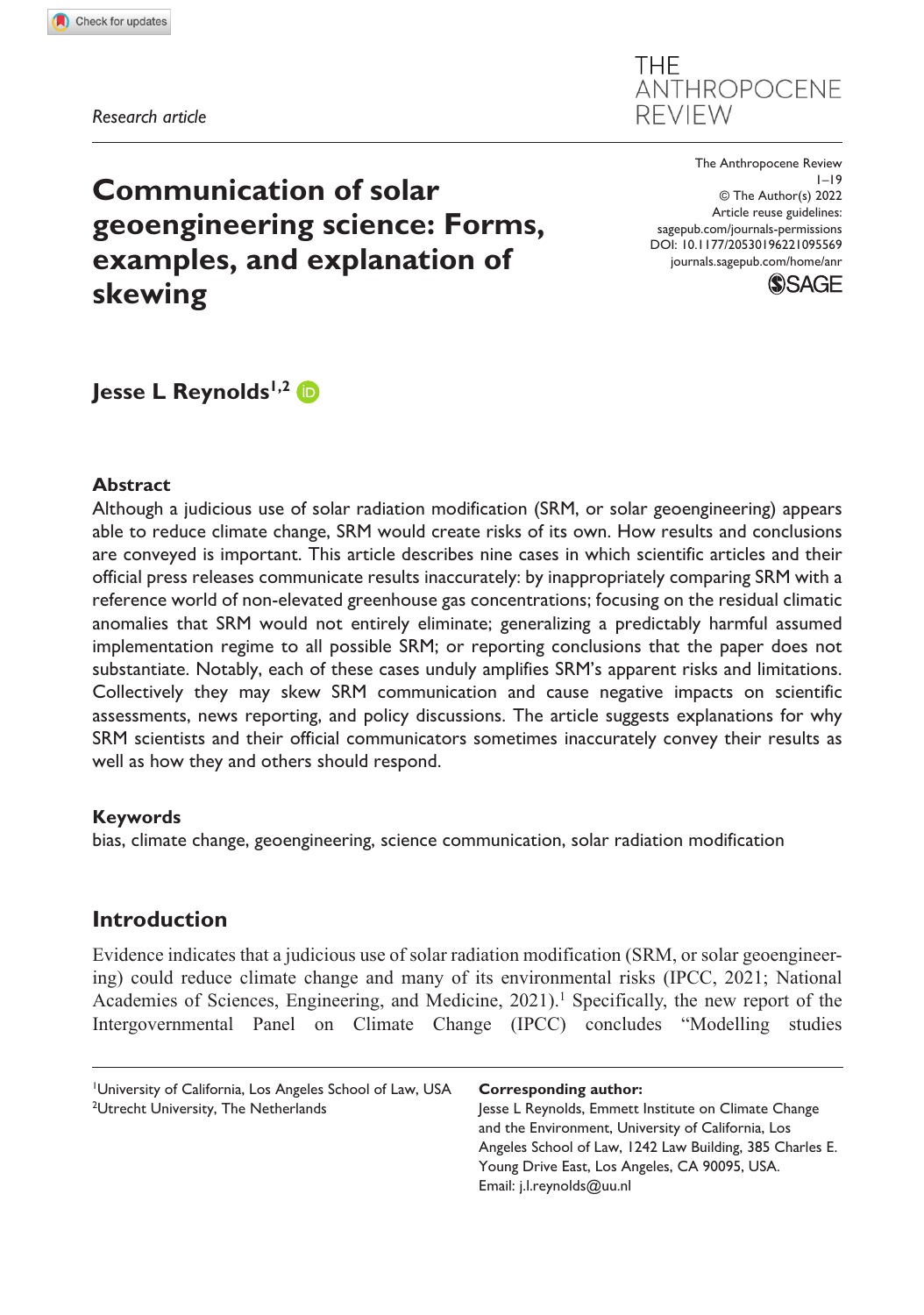have consistently shown that SRM has the potential to offset some effect of increasing GHGs [greenhouse gases] on global and regional climate (*high confidence*), but there would be substantial residual or overcompensating climate change at the regional scale and seasonal timescale (*high confidence*)" (IPCC, 2021: 4–90, italics in original). The leading method would replicate volcanic eruptions' natural cooling effect by injecting aerosols into the stratosphere. SRM is controversial for several reasons, among which is that it would also pose environmental risks of its own. Because of SRM's potential to alter the nature, magnitude, and distribution of risks as well as its contestation, how scientists and authoritative communicators convey conclusions is salient.2

Some critics portray SRM scientists as "boosters" (Baskin, 2019; Hamilton, 2015; Pierrehumbert, 2019), suggesting that they excessively emphasize SRM's benefits while neglecting its risks, limitations, and other downsides. Others disagree. For example, one analysis concludes that proponents of SRM research are "displaying an unusual self-reflexivity, as they are well aware of and seriously consider all the technology's risks" (Anshelm and Hansson, 2014: 135). This is consistent with SRM scientists saying, for example, "Only fools find joy in the prospect of climate engineering" (Caldeira, 2008).

Which vision is more accurate—"boosters" or self-reflexive—should be, to some degree, visible in public communications regarding SRM, that is, the SRM discourse. Most of the substantial scholarly literature on this considers sources other than scientific articles and official press releases; authoritative reports, news stories, social media, advocacy organizations' statements, opinion essays, interviews, focus groups, events, and scholarship in other disciplines have been examined (e.g. Anshelm and Hansson, 2016; Horton, 2015; Huttunen et al., 2015; Nelson et al., 2021). Only a handful of scholarly publications have studied SRM's scientific articles, and these have given their attention to frames and analytical approaches (Bellamy et al., 2012; Flegal and Gupta, 2018; Harnisch et al., 2015; Huttunen and Hildén, 2014; Matzner and Barben, 2020; McLaren, 2018), not accuracy.

Here, I ask a specific, substance-oriented question: Do official communications of SRM research convey their results and conclusions accurately? Or are there cases that do so inaccurately?

## **Method**

This paper considers scientific articles and official press releases, as they are both official scientific communications that are (hopefully) written thoughtfully. Furthermore, press releases should have substantial input if not approval from the scientist-authors, although this might not always be so. The question is limited to internal accuracy: Do the article's text, abstract, title, and any official press release accurately communicate its data and inferred conclusions? I do not consider the "upstream" scientific activities, such as questions the scientists chose to ask, which methods they selected to explore the questions, or which previous studies they did (not) cite. While important, these are the more subjective aspects of scientific research. Likewise, the analysis here excludes "downstream" activities, such as scientists' opinion essays; their social media and quotations in the news, which may not be carefully crafted; collectively authored scientific reports, whose inaccuracies can have diverse causes; and others' coverage of these studies, which are out of scientists' hands.

Below I describe nine cases in which scientific articles and their official press releases are internally inaccurate.<sup>3</sup> The selection is not exhaustive or systematic. Other possible limitations to this approach are discussed in the concluding section, below. These scientific papers and press releases variously exhibit four forms, or categories, of internal inaccuracy, described in the following subsections. The distinctions among these categories are not perfectly sharp. The first three of these could, in principle, be helpful in understanding SRM if they are communicated accurately. However, they are not in the cases described.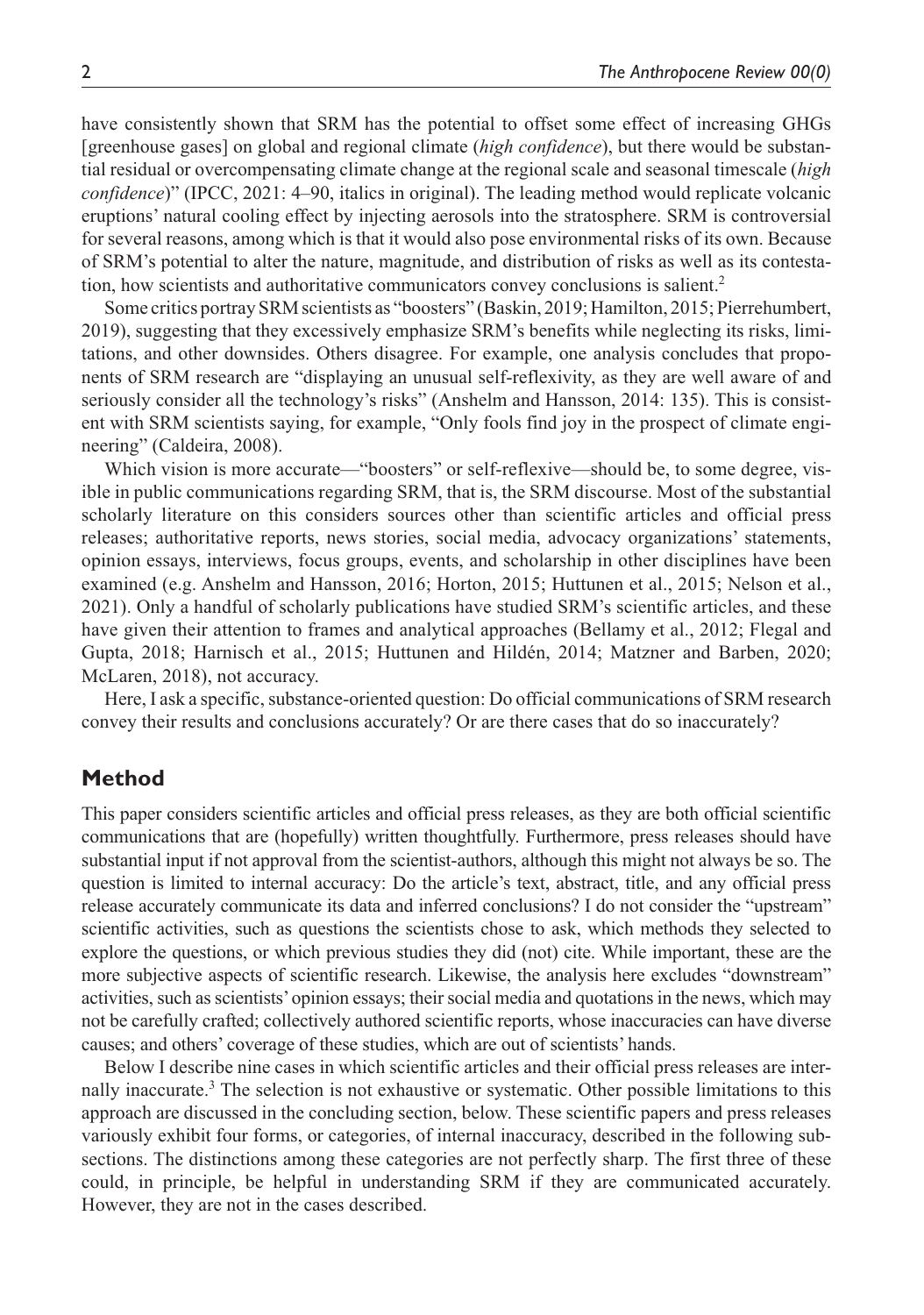#### *Inappropriate reference world*

A key challenge in reporting SRM's expected effects is choosing a baseline and then describing these effects precisely. Most SRM studies have at least three groups of modeled data: (A) those from a preindustrial, current, or similar world; (B) those from a future world of elevated atmospheric GHG concentrations; and (C) those from a future world of elevated GHGs plus SRM. In this first category of internal inaccuracy, some scientists compare (C) with (A) and attribute the differences—presumably normatively bad ones caused by elevated GHG concentrations—to SRM and/ or do not compare (C) with (B). This analysis is flawed because, despite its risks and limitations, SRM is being considered only as a response to climate change, and any decision-making regarding SRM will presumably focus on whether it reduces climate change impacts. In other words, SRM under elevated GHG concentrations may be a second best; comparing it with an unattainable first best is generally not helpful. Nevertheless, such a comparison could be useful, as humans are familiar with a world of preindustrial (or similarly low) GHG concentrations and might someday live with elevated atmospheric GHG concentrations plus SRM. Likewise, if one assumes that SRM's consideration, development, and use would greatly undermine efforts to reduce GHG emissions, then this comparison could be logical. However, attributing differences between these two potential futures—especially those differences that are also present under climate change without SRM—conflates SRM and GHG-induced climate change.

This important distinction can be clarified by analogy. Despite its own risks and negative side effects, chemotherapy is sometimes used to treat cancer. A person with cancer who is undergoing chemotherapy could describe how he or she feels with reference to how he or she felt before the cancer's onset. And if one believes that chemotherapy's availability significantly increases behaviors that cause cancer, then an observer might also make such a comparison. But in all situations, including these, it would be wrong to attribute the difference to the chemotherapy without reference to the cancer, as doing so conflates the effects of cancer and those of the chemotherapy. Furthermore, if a person with cancer needed to decide whether to undergo chemotherapy, a comparison with conditions with neither cancer nor chemotherapy would not be helpful.

In an almost mirror-image variant of this inaccuracy, some scientists *do* compare (C) with (B) and describe SRM's climatic effects as normatively bad, but they fail to compare with (A). Had they done so, these scientists would need to report that SRM brings the world closer to (A) and reduce net climatic anomalies, which would presumably be normatively good.

#### *Focus on residuals*

When the results suggest that a given scenario of SRM's use would partially return a climatic metric to its preindustrial baseline, the scientists and science communicators may emphasize either what SRM could achieve, what it could not achieve, or both. There is a strong argument that the emphasis should be in proportion to how close the SRM could bring the variable back to its baseline. Yet some reports of research in which SRM would return the variable most of the way to its baseline selectively emphasize what SRM would not achieve. Not only does this second category of internal inaccuracy look at "a mostly full glass as partially empty," but it also ignores the fact that a different magnitude of SRM might be able to return the metric more closely to its preindustrial value. Because the residual anomaly is sometimes attributed, usually implicitly, to SRM, this inaccuracy is distinct rhetorically, but not necessarily substantively, from using an inappropriate reference world. This focus on the residuals only applies to anthropogenic climatic anomalies that SRM could reduce, not to SRM's other risks, such as those to stratospheric ozone.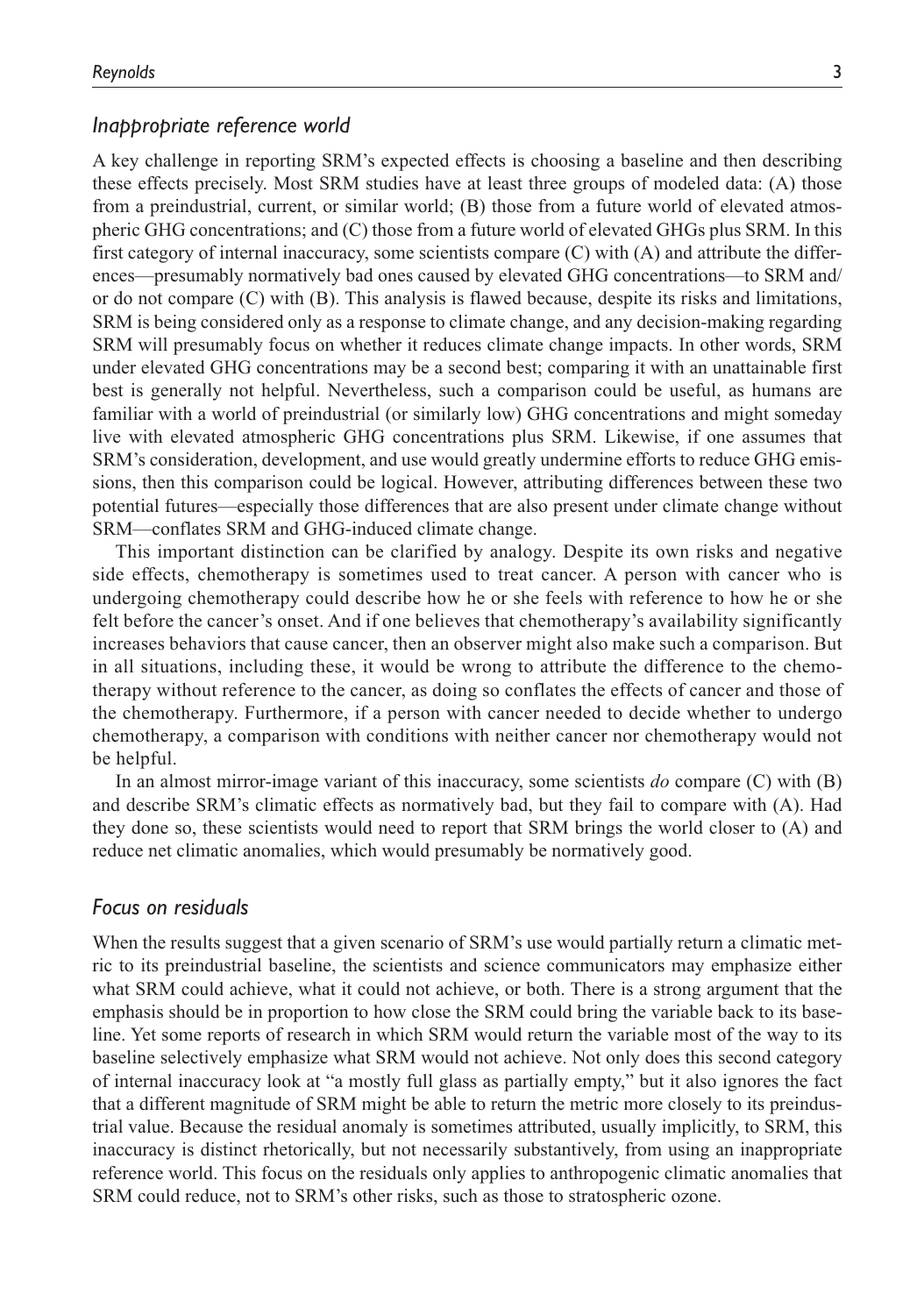Nevertheless, such a focus could be useful because, if those anomalies remain, humans might wish to reduce net GHG emissions or adapt more, or to reject SRM as too limited to justify its secondary effects and governance challenges. However, emphasizing the residuals is misdirection and attributing them to SRM—even implicitly so—conflates SRM and GHG-induced climate change.

## *Generalized assumed regime*

In the third category of internal inaccuracy, scientists and science communicators sometimes generalize from an assumed SRM regime—including the magnitude of SRM, the rate at which it might cease, and the location and timing of stratospheric aerosol injections—to all SRM or stratospheric aerosol injection in general. Yet a different magnitude, SRM's continued or phased-out use, or different location and timing of injections may not cause the risks at hand. Although the given study often does not consider these other deployment regimes of SRM, describing the expected effects of the assumed regime as inherent to SRM is inappropriate because the effects could be mitigated. This inaccuracy is distinct rhetorically, but not necessarily substantively, from focusing on the residuals.

By way of analogy, imagine a study that finds that driving a motorcycle at 150 km/hour for some length of time without a helmet has a 1% chance of a fatal accident. It would be inappropriate for a study to conclude simply that driving a motorcycle has a 1% chance of a fatal accident because motorcyclists could drive less fast or wear a helmet.

Nevertheless, such an assumption could be useful because SRM might be used consistent with the particular regime. However, claiming that SRM would necessarily have the impacts or risks under the assumed regime inappropriately overgeneralizes.

#### *Unsubstantiated conclusion*

The abstract, title, and press release sometimes report risks, limitations, and other conclusions that the scientific paper does not state and/or does not support. Such unsubstantiated conclusions are never useful.

Importantly, internal inaccuracies in this fourth category depend on neither a comparison of incommensurate risks (such as changes in temperature with changes in precipitation) nor subjective probabilities of future uncertain events (such as SRM's sudden and sustained termination). On these matters, people of good will can disagree, at least within reasonable bounds.

#### **Case 1: Asian and African monsoons**

In one of the first empirical SRM studies, Robock et al. (2008) modeled a control without additional GHGs beyond those in 1999, a "business as usual" emissions scenario, that scenario plus a moderate amount of Arctic stratospheric sulfate aerosols, and the "business as usual" scenario plus a greater quantity of tropical stratospheric sulfate aerosols.

One of the most important metrics in climate projections is surface air temperature. Robock et al. show that the tropical SRM would cool the planet fairly evenly, albeit somewhat overcooling, especially in the northern lands. The authors conclude in the abstract, "Tropical  $SO<sub>2</sub>$  injection would produce sustained cooling over most of the world, with more cooling over continents" (Robock et al., 2008: 1).

Changes in precipitation are also salient. Relative to 1999, almost all the world under "business as usual" emissions plus tropical SRM would see annual precipitation changes of less than 0.25mm/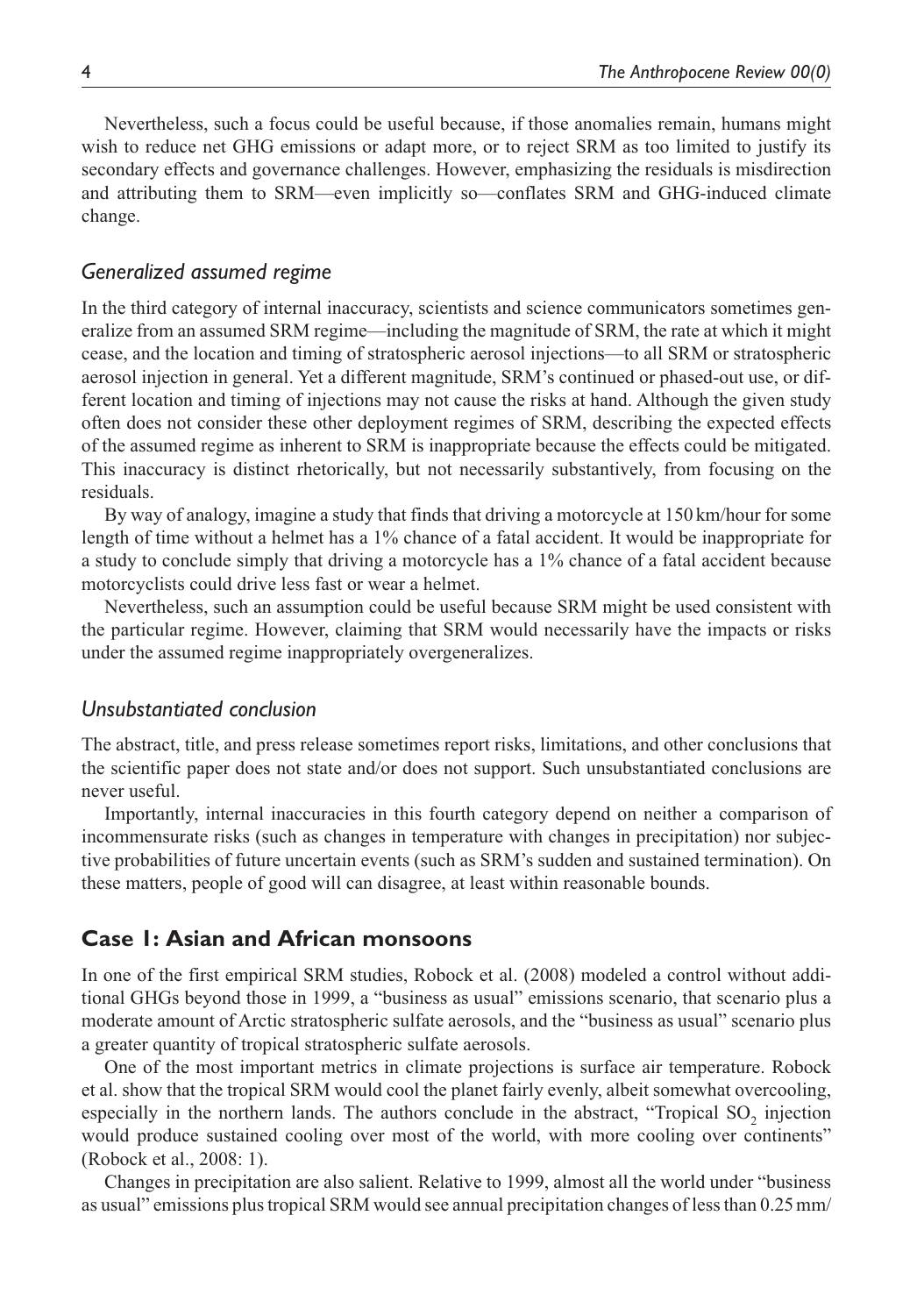day. In the model, most of the significant precipitation anomalies are above the ocean and would thus contribute little to risks to humans and ecosystems. An exception is drying in South Asia, where in some areas this reduction would, in this modeled scenario, be as great as  $1-2$  mm/day—as much as one-third of annual precipitation.

Robock et al. (2008) write in the abstract, "Both tropical and Arctic SO<sub>2</sub> injection would disrupt the Asian and African summer monsoons, reducing precipitation to the food supply for billions of people" (p. 1). Yet for one thing, African summer precipitation increases under "business as usual" emissions scenario; SRM under both scenarios reduces it relative to that, bringing African summer precipitation closer to 1999 conditions. Specifically, tropical  $SO<sub>2</sub>$  injection roughly eliminates GHG-induced African summer precipitation anomalies and the Arctic one overcorrects them. Saying that SRM would reduce precipitation and thus have negative consequences without the context that elevated GHG concentrations would increase precipitation is, at the very least, misleading. This is the "mirror-image variant" of the *inappropriate reference world*. For another thing, whether the assumed regime would reduce "precipitation to the food supply for billions of people" is not demonstrated in the article. This would require answering other questions: To what extent do farms in the potentially affected area of south Asia rely on summer precipitation versus that from other seasons? To what extent do farms rely on storage to compensate for intra-annual variability? Do more than 1billion people rely on the food from that potentially affected area? This is an *unsubstantiated conclusion*.

The article's main text appropriately concludes, "Whether we should use geoengineering as a temporary measure to avoid the most serious consequences of global warming requires a detailed evaluation of the benefits, costs, and dangers of different options. . . The work here helps to document some benefits of geoengineering (global cooling and preservation of Arctic sea ice), but also the possible side effects on regional climate" (Robock et al., 2008: 13). In contrast, the abstract states, "These regional climate anomalies are but one of many reasons that argue against the implementation of this kind of geoengineering" (Robock et al., 2008: 1). Whether the disruption of the Asian summer monsoon is enough to argue against SRM depends on other scientific questions (What would be the expected agricultural impacts? How would evaporation and water availability change? Could water storage and irrigation systems mitigate any negative impacts?) as well as normative and political ones (Would the reduction of other climate change impacts outweigh this regional precipitation one? Could other countries and regions compensate negatively affected areas?). The abstract's prescriptive sentence arguably constitutes another *unsubstantiated conclusion*.

#### **Case 2: Tropical atmospheric circulation**

Ferraro et al. (2014) report on SRM's expected impacts on tropical atmospheric circulation, which influences precipitation. They compared a control baseline, a world of quadruple preindustrial atmospheric carbon dioxide concentration (4xCO<sub>2</sub>, an extremely high, probably impossible level that is often used in SRM modeling to elicit a signal),  $4xCO<sub>2</sub>$  plus SRM by simply "turning down the Sun" (i.e. reducing the magnitude of incoming solar radiation in the model), and  $4xCO$ , plus SRM by sulfate stratospheric aerosols. In the latter two scenarios, the intervention's magnitude was set to maintain preindustrial global mean surface temperature.

Like many other studies, Ferraro et al. find that climate change will warm the world and make it a bit wetter and that, for a given magnitude of intervention, SRM would compensate global mean precipitation changes more efficiently than temperature ones. The latter effect would cause overcorrection of precipitation anomalies if SRM were to fully compensate anthropogenic global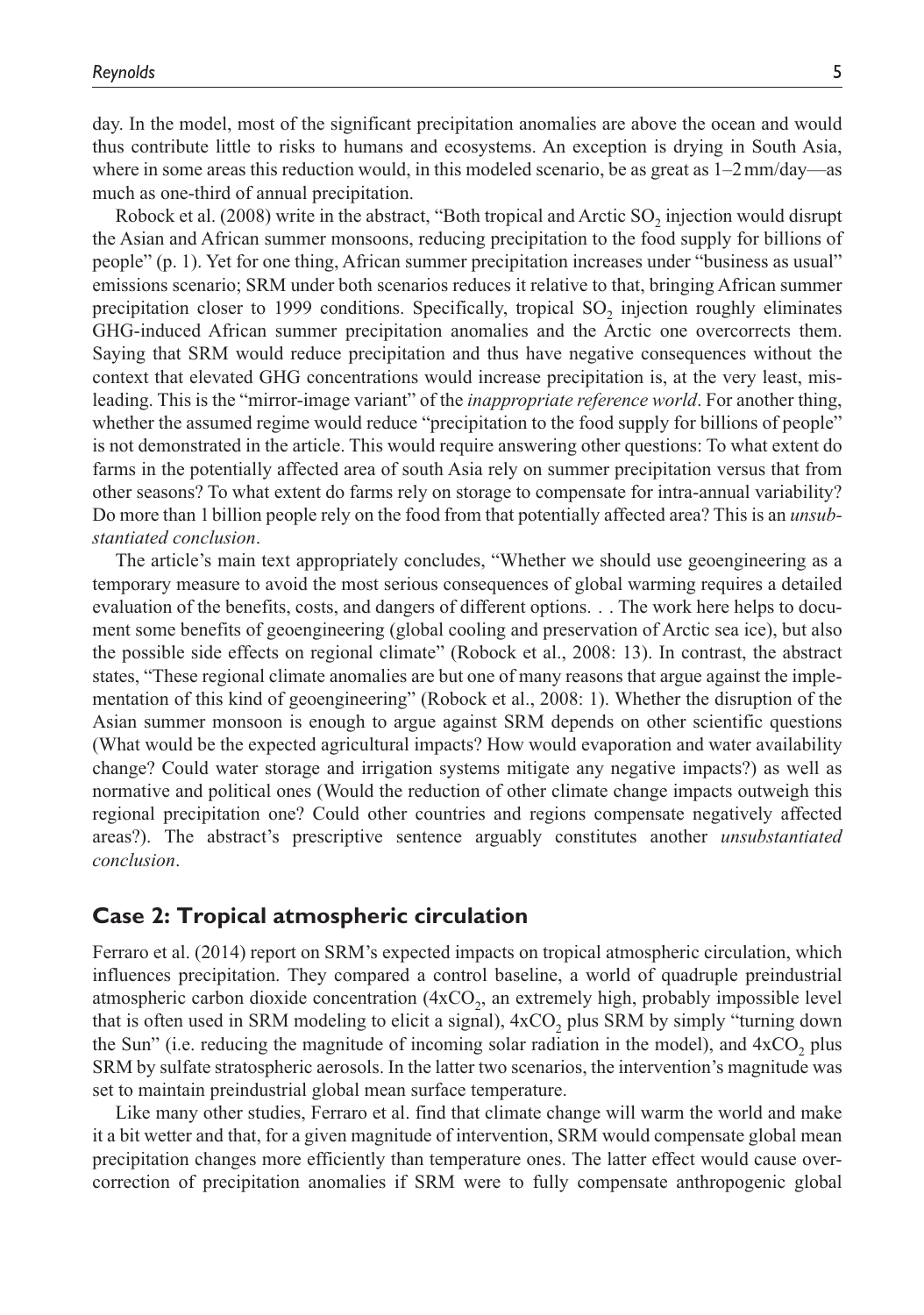warming. Furthermore, this study shows that simply "turning down the Sun" in a model underestimates SRM's relatively greater correction of precipitation changes.

Regarding the authors' central question, the modeling showed that stratospheric aerosol injection would not compensate the weakening of tropical circulation that is expected under anthropogenic climate change, yet modeling SRM by "turning down the Sun" fails to reveal this limitation. Ferraro et al. describe the environmental consequences of weakened tropical circulation:

Such a weakening of the tropical circulation, in the absence of surface warming and humidity changes [i.e., as with climate change plus sulfate aerosols], would act to reduce precipitation in convective regions. . ..

Such climatological precipitation changes are of considerable importance in regions vulnerable to droughts and floods, as well as being drivers of changes in agricultural production. (Ferraro et al., 2014: 1, 6)

In contrast to this measured language, the official press release makes bolder claims. It is worth quoting at length:

Artificially cooling planet would cause climate chaos

Plans to reverse the effects of global warming by mimicking big volcanic eruptions would have a catastrophic impact on some of the most fragile ecosystems on earth. . .

University of Reading research suggests geo-engineering could cause massive changes to rainfall patterns around the equator, drying the tropical rainforests in South America and Asia and intensifying periods of drought in Africa.

\* Pumping sunlight-reflecting particles into the atmosphere would cut tropical rainfall by 30%

\* Reversing a 4°C temperature rise could benefit northern Europe but lead to drought in parts of South America, Asia and Africa

The research also highlights how global geo-engineering could provide solutions for some regions while causing more problems in others, opening up the possibility of conflict between countries if they were to act unilaterally to alter the climate. In general, countries in northern Europe and parts of Asia would be most likely to benefit, at the expense of parts of Africa, North and South America and South-East Asia. . .

[T]he researchers suggest that such stratospheric aerosol injection. . . would create significant, harmful side effects by weakening weather systems in the tropics. . .

Dr Andrew Charlton-Perez, University of Reading, one of the co-authors of the research, said. . .

"The risks from this kind of geo-engineering are huge. A reduction in tropical rainfall of 30% would, for example, quickly dry out Indonesia so much that even the wettest years after a man-made intervention would be equal to drought conditions now. The ecosystems of the tropics are among the most fragile on Earth. We would see changes happening so quickly that there would be little time for people to adapt." (University of Reading, 2014)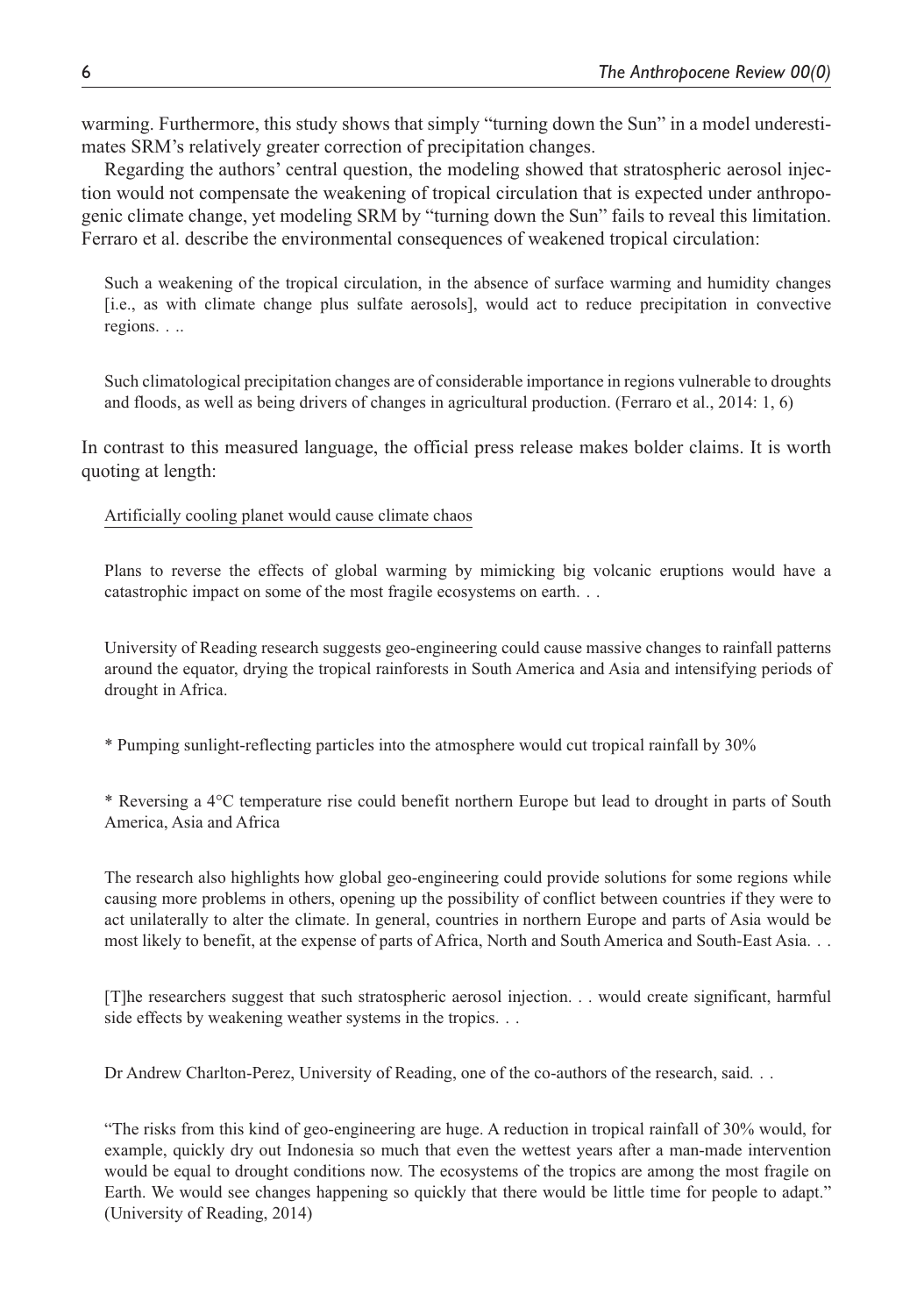Almost none of these strong claims are in or supported by the Ferraro et al. article. They are *unsubstantiated conclusions*. Moreover, the press release makes them categorically, with the verb "would" and without reference to the particular SRM regime. This press release thus generalized *an assumed regime*.

## **Case 3: Sea level rise**

Sea level rise is a leading impact of concern of climate change. McCusker et al. (2015) investigate the extent to which SRM may be able to counteract sea level rise by comparing three modeled futures: extremely high GHG emissions, these high emissions plus a quantity of stratospheric aerosols to counterbalance the anthropogenic GHGs' radiative forcing, and suddenly returning atmospheric GHG concentrations to their preindustrial levels—which is impossible but useful for comparison.

Sea level rise is caused by the expansion of the ocean and the melting of terrestrial ice. Regarding the former cause, McCusker et al. find that, by cooling the atmosphere and ocean waters, SRM could prevent and reduce ocean expansion about as effectively as hypothetically removing all anthropogenic GHGs.

The latter cause, terrestrial ice melting, is complicated to model and project. McCusker et al. focus on one fast-melting Antarctic glacier—the Pine Island Glacier—that hangs into the ocean like a shelf. In such places, water that is warmer and upwelling more strongly due to climate change can cause melting. Using a metric that combines the water's warming and greater upward flows, the high GHG emissions scenario has positive values (peaking at about 0.2°C/year, i.e. melting ice) while the hypothetical future of preindustrial GHG concentrations has negative values of lesser magnitude (peaking at −0.1°C/year, i.e. potentially refreezing ice). Relative to high GHG emissions, in the model SRM reduces this metric to about one-third of the way to that of preindustrial GHG concentrations (peaking below 0.1°C/year, i.e. still likely melting but less so than in the high GHG emissions scenario). This would be a substantial yet imperfect improvement. Bearing in mind that "Ocean thermal expansion. . . and [melting in] Antarctica contribute 42%. . . and 8% to the global mean sea level" rise respectively (WCRP Global Sea Level Budget Group, 2018: 1551), SRM's apparent ability to fully counter thermal expansion and to substantially slow the Antarctic ice shelf melting indicates great, but incomplete, potential efficacy.

But McCusker et al. emphasized what SRM could not do. They titled the paper "Inability of stratospheric sulfate aerosol injections to preserve the West Antarctic Ice Sheet," and close with, "The inability to stabilize the West Antarctic ice sheet must be added to the list of weaknesses of stratospheric sulfate aerosol injections" (McCusker et al., 2015: 8). Through this, they *focus on the residuals*. Furthermore, the title solely and categorically describes SRM's "inability," even though a stronger or more localized atmospheric intervention may be able to fully stabilize the West Antarctic ice sheet. This generalizes *the assumed regime*.

## **Case 4: Hemispheric SRM and tropical cyclone frequency**

Another concern about SRM is that only one or a few countries might implement it. If so, then it might be used unequally in the Northern and Southern Hemispheres. In part due to such concerns, Jones et al. (2017) modeled the effects of mono-hemispheric stratospheric aerosol injection on tropical cyclones. They modeled and compared historical data, moderately high future GHG emissions, and those emissions plus a fixed amount of stratospheric aerosols that are uniformly distributed over the globe, only in the Northern Hemisphere, and only in the Southern Hemisphere. Jones et al. conclude that global stratospheric aerosol injection could counter climate change, but if done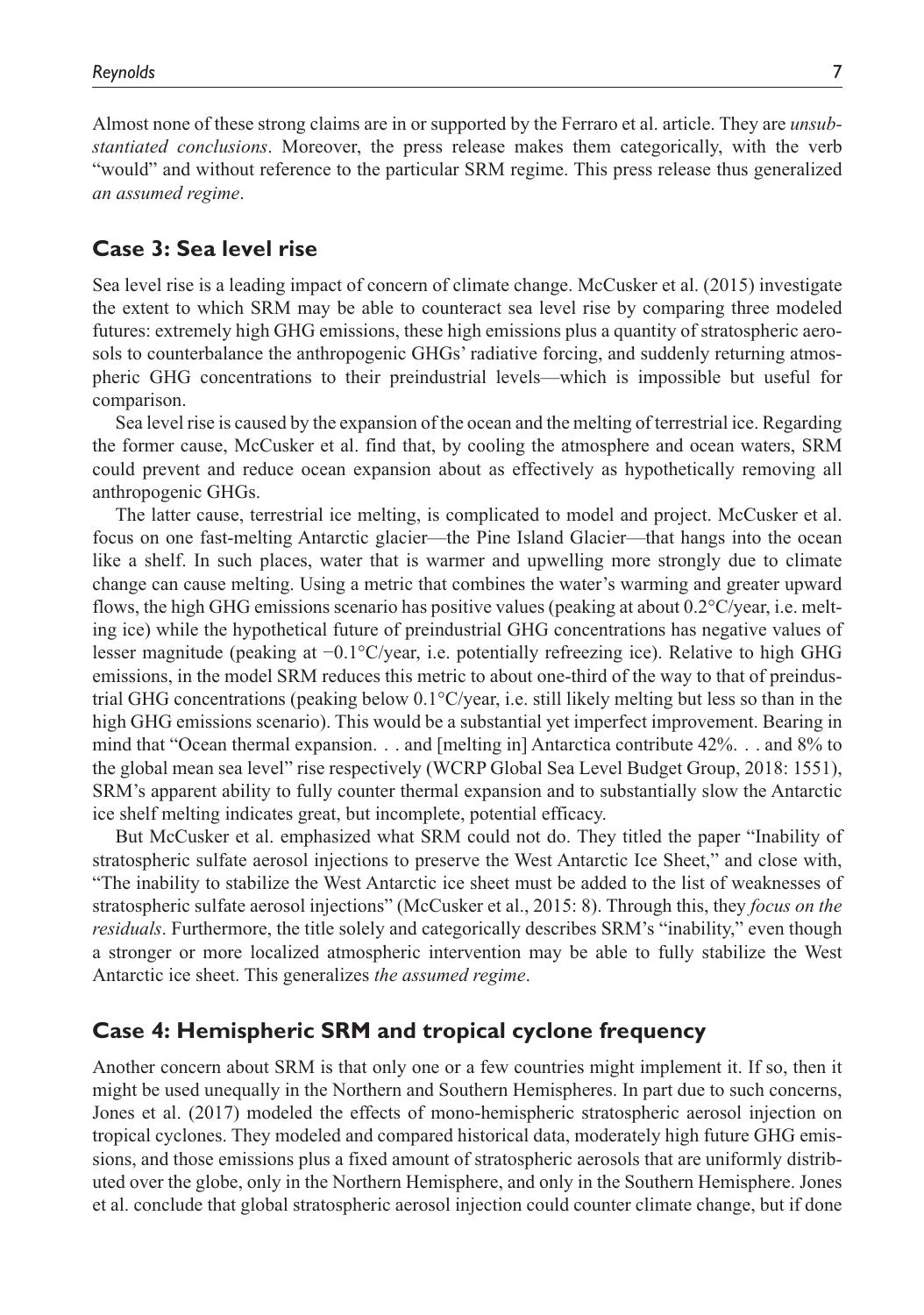in only a single hemisphere it could have negative impacts. For example, SRM in only the Northern Hemisphere could cause severe drying in the Southern one. In the paper's and the abstract's final sentences, Jones et al.—like many other observers—briefly state that their results "should motivate policymakers to regulate large-scale unilateral geoengineering deployment" (Jones et al., 2017: 1). However, as with Ferraro et al., the press release was bolder:

Artificially cooling planet "risky strategy," new research shows

Proposals to reduce the effects of global warming by imitating volcanic eruptions could have a devastating effect on global regions prone to either tumultuous storms or prolonged drought, new research has shown. . .

In response, the team of researchers have called on policymakers worldwide to strictly regulate any large scale unilateral geoengineering programmes in the future to prevent inducing natural disasters in different parts of the world. (University of Exeter, 2017)

In this press release, the impacts of a particular, predictably harmful implementation spatial pattern of injections were generalized to all stratospheric aerosol injection, *assuming the regime*. 4 Moreover, a single, unelaborated, and unsupported remark about SRM governance in a scientific paper became a main message in the press release, amplified by the word "strictly." In the latter form, this is an *unsubstantiated conclusion*.

# **Case 5: Biodiversity**

One of the leading risks of climate change is potential negative impacts on biodiversity. If effective, SRM could prevent these but may also pose its own biodiversity risks. A commonly cited problem of SRM is that it might suddenly end, for some reason, without resumption, which would cause the previously pent-up warming to manifest rapidly. So Trisos et al. (2018) modeled and compared scenarios of future moderate GHG emissions and those of these emissions plus a specific amount of sulfate aerosols injected at the equator. This SRM begins and subsequently ends suddenly in the model. The authors conclude that sudden implementation of SRM would likely be a mix of harmful and beneficial effects for biodiversity; that ongoing SRM could, relative to the expected climate change impacts under moderate emissions, benefit biodiversity hotspots; and that sudden termination would be very harmful. This is not surprising, as the negative consequences of sudden and sustained SRM termination had been known for more than a decade (Matthews and Caldeira, 2007), and those of sudden implementation are predictable as well.

Nevertheless, Trisos et al. chose the title, "Potentially dangerous consequences for biodiversity of solar geoengineering implementation and termination." This neglects the paper's evidence of the efficacy of ongoing SRM in reducing climate risks to biodiversity hotspots.

The press release goes further:

Geoengineering could do more harm to biodiversity than climate change

[R]esearchers from the US say deliberately changing Earth's climate is more dangerous to ecosystems than global warming is likely to be. . ..

Once started, geoengineering is too dangerous to stop. (University of Maryland, 2018)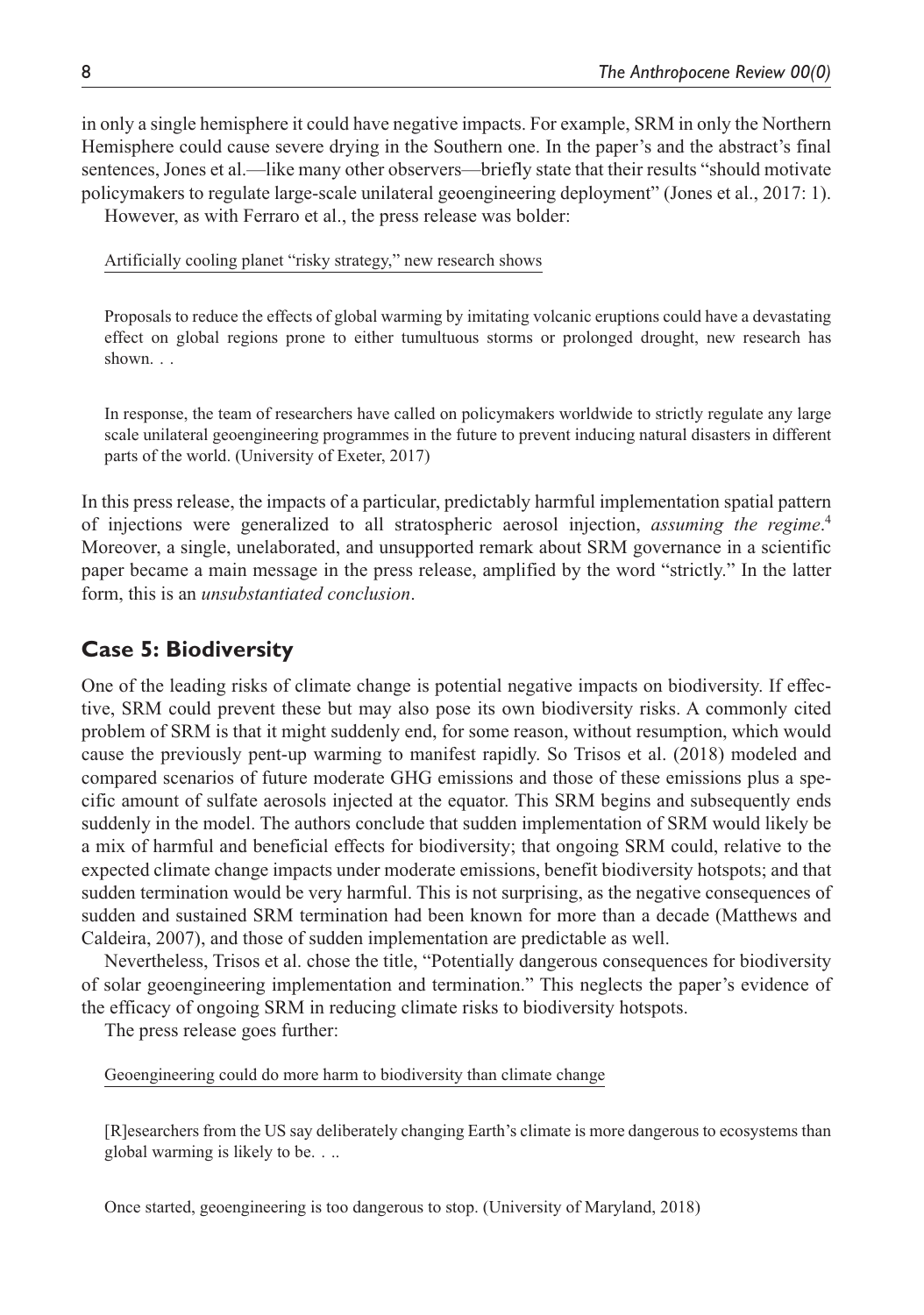The press release miscommunicates the paper, as Trisos and colleagues concluded neither that SRM "is more dangerous to ecosystems than global warming is likely to be" nor that it "is too dangerous to stop." These are *unsubstantiated conclusions*. The two claims rely on the assumptions that SRM would be used at a great intensity for a long time, then suddenly stopped, and not phased out. As such, they generalized *the assumed regime*.

#### **Case 6: Extratropical storm tracks**

A recent paper from Gertler et al. (2020) reports on modeling storm tracks (regions with heightened incidence of cyclones) in temperate and polar waters. Their primary modeled scenarios were continued preindustrial conditions,  $4xCO<sub>2</sub>$ , and  $4xCO<sub>2</sub>$  plus "blocking the Sun" to maintain constant net radiative forcing.

As with other papers, their models indicated that SRM would largely—but imperfectly—compensate for climate change. Regarding their main research question, under  $4xCO$ , Gertler et al. find that storm tracks would weaken somewhat in the Northern Hemisphere and greatly strengthen in the Southern one. Under SRM-masked conditions, the Northern Hemisphere would, according to the model, see only a small weakening (i.e. still weakened relative to preindustrial conditions) whereas the Southern storm tracks would change from a great strengthening to a lesser net weakening of about one quarter of the magnitude (again relative to preindustrial conditions). In other words,  $4xCO<sub>2</sub>$  plus SRM would deviate from the preindustrial baseline, relative to  $4xCO<sub>2</sub>$ , about the same in the Northern Hemisphere and much less in the Southern one.

One might wonder whether weakened storm tracks are worse than strengthened ones, even if the magnitude of change is less. The paper raises only the following concerns about weakened storm tracks:

Weakening of the extratropical storm tracks would be expected to, for example, reduce wind extremes in midlatitudes but also possibly lead to less efficient ventilation of air pollution from the boundary layer. A weakening of the storm tracks may also contribute to the decrease in low cloud fraction over the storm track regions and weakened poleward energy transport. (Gertler et al., 2020: 8)

These negative effects of weakened storm tracks seem qualitatively less severe than the more frequent and intense cyclones that stronger ones would cause.

Yet the authors summarize their findings in their plain language summary's final sentence: "reflecting incoming sunlight may not prevent changes in the strength of extratropical cyclones in the Northern Hemisphere and may overcorrect in the Southern Hemisphere" (Gertler et al., 2020: 1). That is, when SRM would slightly reduce the magnitude of change without changing the sign, they say that it "may not prevent changes." And when it would dramatically reduce the magnitude of change with the sign reversed to a seemingly less impactful sign, Gertler et al. write that it "may overcorrect." This is an inconsistent standard. Furthermore, although factually true, the latter interpretation neglected to say that the overcorrection is relatively small. The plain language summary thus *focuses on the residuals*.

As seen in some previous examples, the press release sends a stronger message:

Study: Reflecting sunlight to cool the planet will cause other global changes

Solar geoengineering proposals will weaken extratropical storm tracks in both hemispheres, scientists find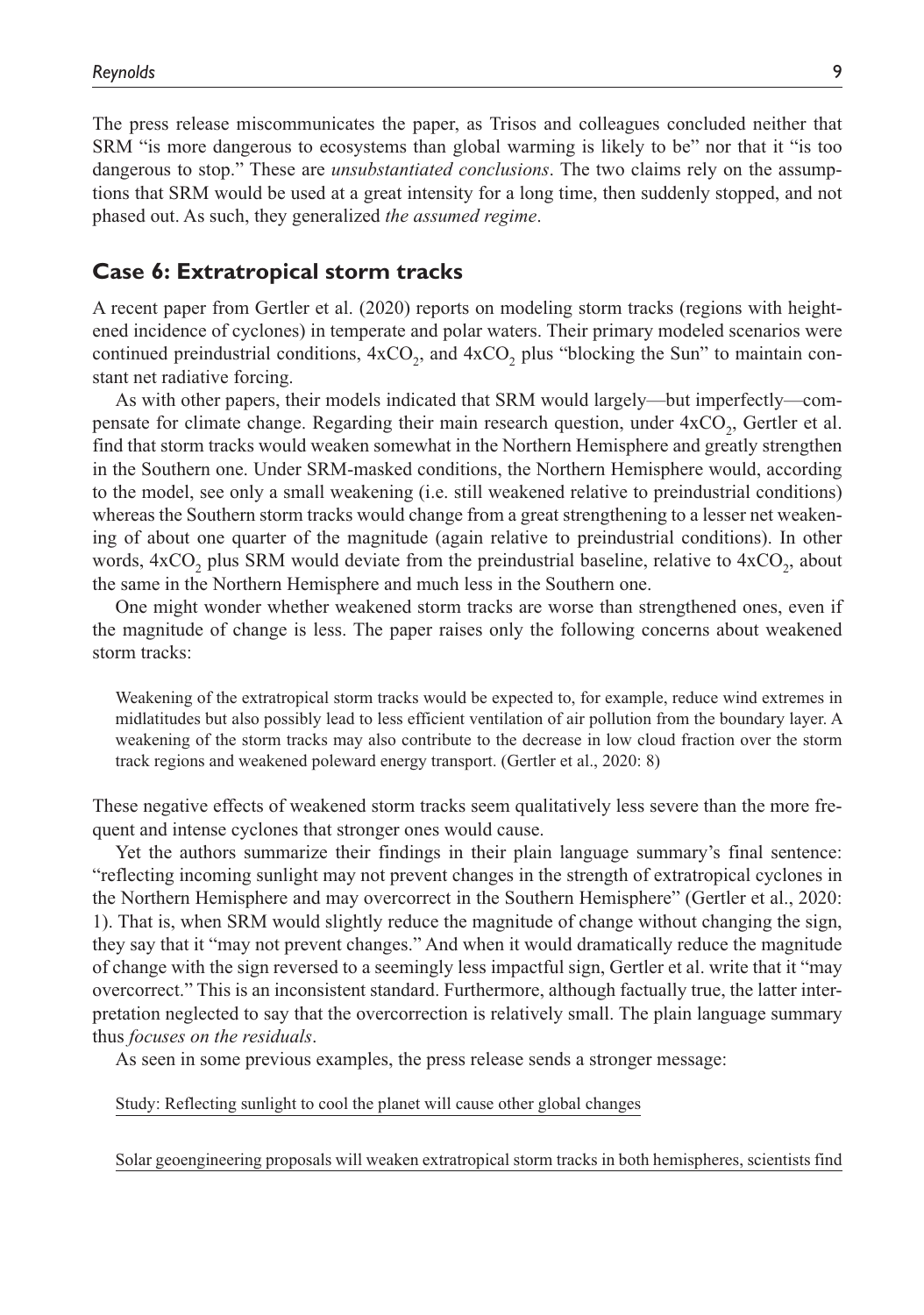. . . "A weakened storm track, in both hemispheres, would mean weaker winter storms but also lead to more stagnant weather, which could affect heat waves," Gertler says. "Across all seasons, this could affect ventilation of air pollution. It also may contribute to a weakening of the hydrological cycle, with regional reductions in rainfall. These are not good changes, compared to a baseline climate that we are used to." (Massachusetts Institute of Technology, 2020)

The press release's subtitle misattributes the tropical storm track weakening in the Northern Hemisphere to SRM, while in the authors' model it is actually be caused by elevated CO<sub>2</sub> concentrations—using an *inappropriate reference world*. And because excess CO<sub>2</sub> would strengthen Southern Hemispheric storm tracks, lesser SRM intensity could presumably return them close to preindustrial conditions—that is, *assuming the regime*. Moreover, the paper itself mentions neither a weakening of the hydrological cycle nor regional rainfall reductions, which are *unsubstantiated conclusions*. Finally, in the media release, the lead author emphasizes that these "are not good changes, compared to a baseline climate that we are used to"—that is, the one before further climate change and thus another use of an *inappropriate reference world*.

# **Case 7: Agriculture in India**

Singh et al. (2020) examined the case study of a set of crops (deciduous fruits) in one region (India's Himachal Pradesh state). They ran two models to yield several relevant climatic variables under conditions of moderate future GHG emissions and of these emissions plus enough stratospheric aerosols to keep the top-of-atmosphere energetic balance consistent. After 50 simulated years, the stratospheric aerosols were suddenly removed.

In the models, SRM brings the agriculturally relevant metrics of daily maximum temperature, daily mean temperature, daily minimum temperature, chill accumulation, and heat accumulation substantially closer to preindustrial conditions at the sub-regional scale. Singh et al. conclude, "Although geoengineering is found to reduce the impact of global warming on the effective suitable area for deciduous fruit cultivation, it does not completely nullify the effect" (Singh et al., 2020: 1340). The abstract says: "We found that although stratospheric geoengineering would be able to suppress the increase in temperature under an RCP4.5 [moderate emissions] scenario to some extent during both switch-on and switch-off periods, if the geoengineering was terminated, the rate of temperature increase would be higher than RCP4.5" (Singh et al., 2020: 1323). This relative attention to the effects not of SRM but of its termination is stronger in the associated press release:

Geoengineering's benefits limited for apple crops in India:

#### Abruptly ending climate intervention might backfire rapidly

Geoengineering—spraying sulfur dioxide into the atmosphere to combat global warming—would only temporarily and partially benefit apple production in northern India. (Rutgers University, 2020)

In the paper, sudden and sustained termination is explicitly assumed near the temporal end of the model's run. However, the press release's first sentence describes SRM's "benefit" as only temporary, which would be the case only with termination (as assumed) or other cessation, generalizing *the assumed regime*.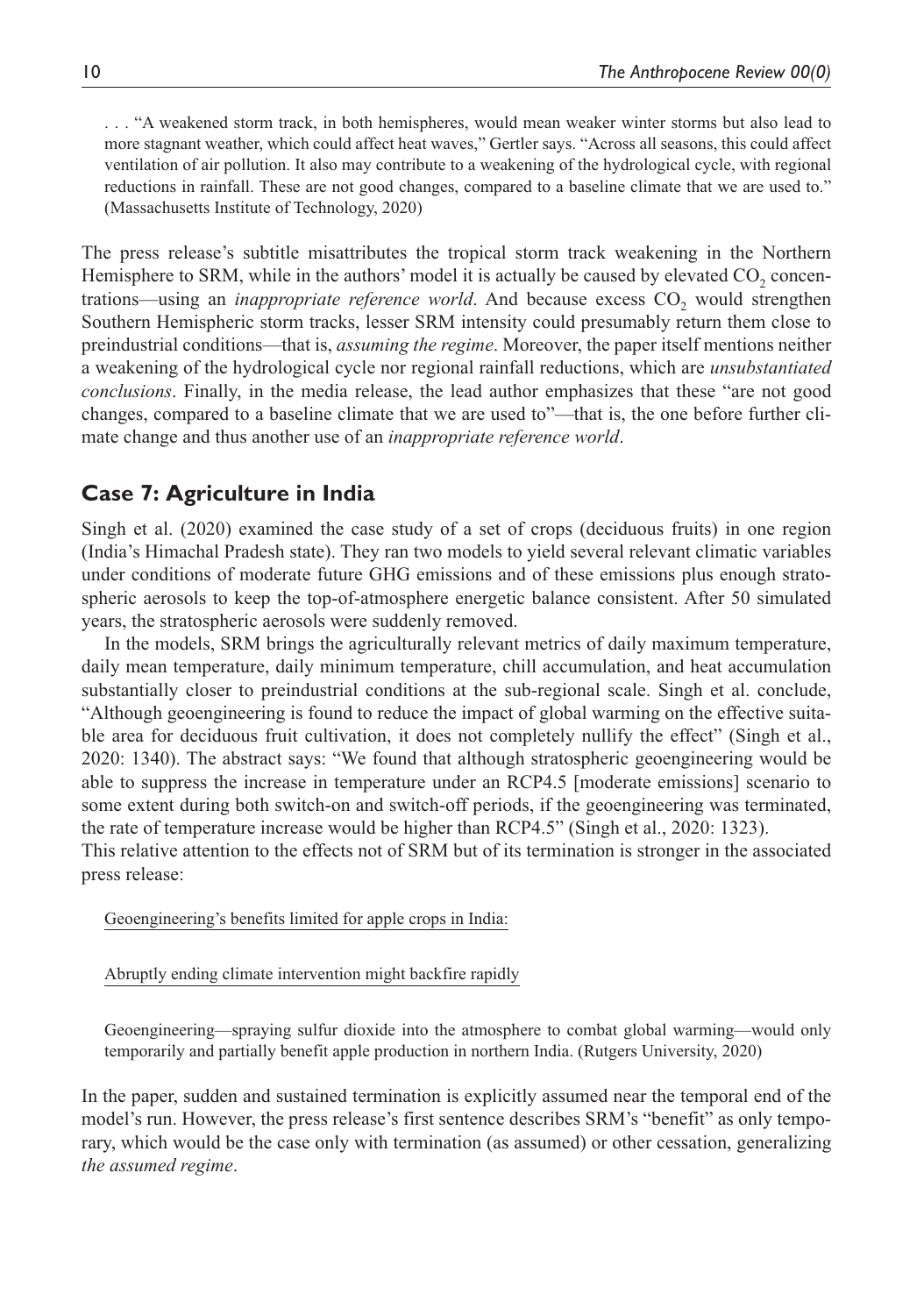#### **Case 8: Stratocumulus cloud cover**

Schneider et al.  $(2020)$  examined the fate of stratocumulus clouds at very high atmospheric CO<sub>2</sub> concentrations. This is a follow-up to a previous article (Schneider, Kaul and Pressel, 2019), which found that, above 1200 parts per million (ppm) atmospheric  $CO<sub>2</sub>$  (a bit more than  $4xCO<sub>2</sub>$ ), stratocumulus clouds would break up. Because they naturally reflect incoming solar radiation, this dissipation triggers sudden dramatic warming of 8°C and almost 10°C in the subtropics.

In the more recent paper, Schneider et al. explore this phenomenon by similarly modeling very high atmospheric CO<sub>2</sub> concentrations while "blocking the Sun" so that the planet's radiative-energy balance at the top-of-atmosphere remains roughly constant. They found that, above 1700 ppm atmospheric  $CO<sub>2</sub>$  (a bit more than six times its preindustrial concentration), stratocumulus clouds would break up and cause 5°C global warming and about 7°C in the subtropics.

Although Schneider et al. briefly mention their previous paper's quantitative conclusions, they neither directly compare their previous and current results nor say that SRM appears able to delay and reduce the magnitude of possible extreme warming. Instead, the paper's abstract concludes, "This effect is not mitigated by solar geoengineering," and its laypersons' summary says that SRM "does not mitigate risks to the climate system that arise from direct effects of greenhouse gases on cloud cover" (Schneider et al., 2020: 30179). These miscommunicate if not misrepresent the paper's central finding and, as such, are *unsubstantiated conclusions*.

Likewise, the press release announcing the conclusions opens, "Seeding the atmosphere with aerosols would not prevent high atmospheric carbon dioxide concentrations from destabilizing low-lying clouds, opening the door to extreme warming" (California Institute of Technology, 2020). This *focuses on the residuals*. Furthermore, to the extent that the sentence implies that SRM—and not destabilized low-lying clouds—would "open[] the door to extreme warming," this is an *unsubstantiated conclusion* based on an *inappropriate reference world*.

## **Case 9: El Niño–Southern Oscillation**

Finally, Malik et al. (2020) investigated the El Niño–Southern Oscillation (ENSO), a complex irregular climatic variation in the central and eastern tropical Pacific Ocean. Models indicate that elevated GHG concentrations will alter ENSO frequency, amplitude, and more, but they disagree on what these changes would be. The authors used the same scenarios as Gertler et al.: preindustrial conditions,  $4xCO<sub>2</sub>$ , and  $4xCO<sub>2</sub>$  plus SRM to fully counteract the radiative forcing from the  $CO<sub>2</sub>$ . For all but one reported climate metric, the anomaly under  $4xCO<sub>2</sub>$  had a greater magnitude than under  $4xCO<sub>2</sub>$  plus SRM, although some anomalies' sign changed. In other words, in the model, SRM reduced these measurements of climate change but sometimes overcompensated modestly. These metrics (with their change under  $4xCO<sub>2</sub>$  and under  $4xCO<sub>2</sub>$  plus SRM, both relative to preindustrial, given in parentheses) include: tropical sea surface temperature  $(+3.9^{\circ}C,$  $-0.03$ °C), the zonal (−62%, −11%), and meridional (−111%, −9%) sea surface temperature gradients, the location of the South Pacific Convergence Zone and the Intertropical Convergence Zone, thermocline depth  $(-22\%, +0.3\%)$ , ocean stratification  $(-33\%, +6\%)$ , precipitation asymmetry between western and eastern Pacific ("effectively restored"), zonal wind stress (−31%, −10%), strengths of the westerly ( $-33\%$ ,  $+13\%$ ) and easterly ( $-28\%$ ,  $-7\%$ ) wind bursts, tropical vertical atmospheric velocity (range from  $-10$  to  $+7$  pa/s,  $-2$  to  $+2$  pa/s), El Niño ( $-47\%$ ,  $+9\%$ ) and La Niña (−64%, +1%) events' amplitudes, warm El Niño (−57%, −4%) and cool La Niña (−36%, +20%) events' amplitude, the eastern skewness of sea surface temperature (−190%, −65%), the number of El Niño (+213%, +12%) and La Niña (−75%, −0.3%) events, the number of extreme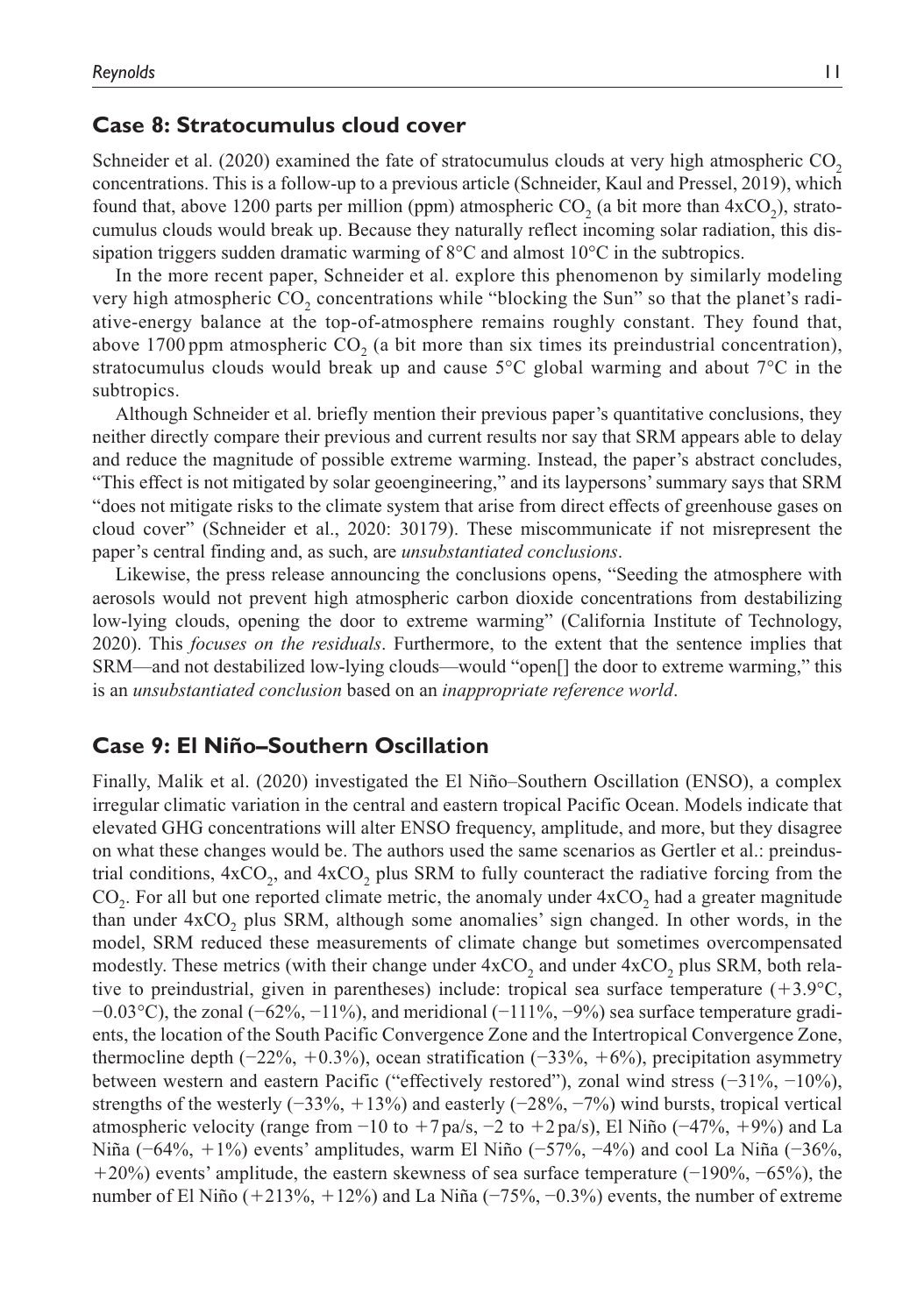El Niño (+526%, +17%) and La Niña (-100%, +32%) events, the number of extreme El Niño corrected by detrending  $(+924\%, +61\%)$ , and the "broad spatial patterns" of composite sea surface temperature, precipitation, and Pacific Walker Circulation for both El Niño and La Niña events (SRM is "very similar" to preindustrial). In all of the metrics for which values are given, the magnitude of change without SRM is greater than that with SRM. The one modest—and perhaps insignificant— exception is tropical precipitation (+0.21mm/day, −0.23mm/day).

Despite SRM's forecast capacity to reduce the magnitude of these numerous climatic anomalies, most of the abstract describes these changes relative to only preindustrial conditions, without providing those relative to elevated CO<sub>2</sub> concentrations. However, in this case the abstract is explicit about this comparison. For example, "Relative to preindustrial conditions. . . Notably, the frequency of extreme El Niño and La Niña events increases by ca. 60% and 30%, respectively, while the total number of El Niño events increases by around 10%" (Malik et al., 2020: 15461). Although this could be stated better, the abstract does not satisfy the criteria for focusing on the residuals.

In contrast, the press release is inaccurate in several ways:

Solar geoengineering not a "sensible rescue plan," say scientists

New study indicates that reflecting solar energy back to space in an attempt to reduce global warming could cause more problems than it solves. . .

the scientists also saw a significant increase in the number and intensity of a naturally occurring climate phenomenon called the El Niño Southern Oscillation. . .

Dr Abdul Malik. . . said: "More intense La Niña events and frequent occurrence of extreme ENSO events can strongly impact temperature, precipitation, floods and drought patterns across the globe."

Emeritus Professor Joanna Haigh. . . said: "The results of this study indicate that solar geoengineering can in no sense be viewed as a sensible rescue plan due to the potential to severely impact on temperature, precipitation, floods and drought patterns across the globe.". . .

Furthermore, the most extreme La Niña events could become more intense in the geoengineered climate than in the preindustrial climate, and that these could more significantly impact the global climate system. (Ibbott, 2021)

This paper did not examine whether SRM is sensible, which would require normatively informed tradeoffs of many often-competing objectives. This is an *unsubstantiated conclusion*. Not only did it also not find that SRM would cause more problems than it solves, the study did not find any problems relative to a world of elevated GHG concentrations. The press release thus uses an *inappropriate reference world*. The number and intensity of ENSO events increased relative only to preindustrial conditions, not elevated GHG concentration. The increase in La Niña events' intensity—the crux of the last three quoted paragraphs and the headline claim that SRM is not sensible—was by only 1% relative to preindustrial conditions. On this specific result, the paper's text says "no statistically significant change is noticed in the central Pacific ENSO [i.e., La Niña] amplitude" (Malik et al., 2020: 15471). In contrast, the elevated  $CO<sub>2</sub>$  concentrations would, according to the model, decrease La Niña events' intensity by 64%. That is, in this model, SRM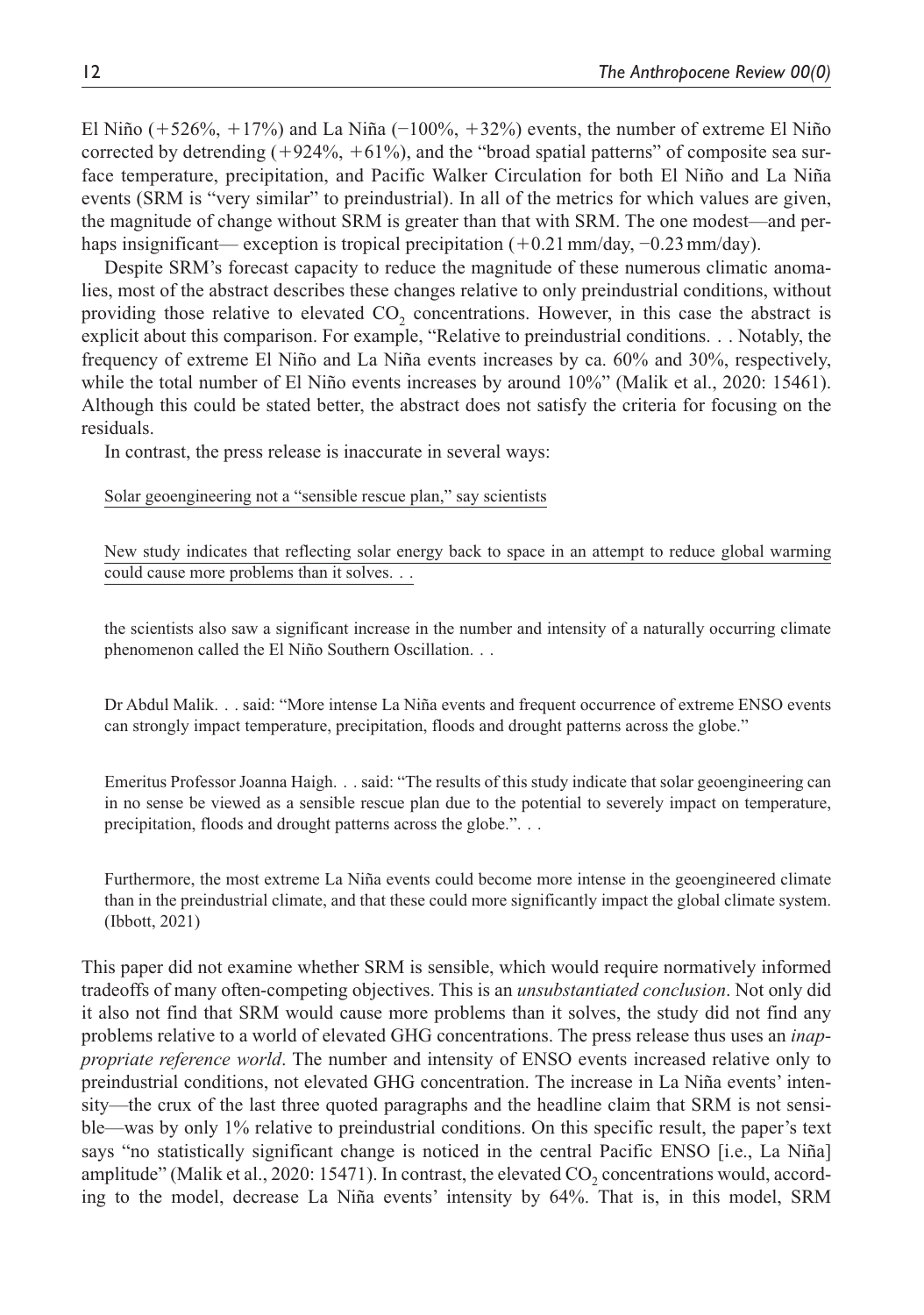eliminated the change the La Niña events' intensity to within the margin of error. In this way, the press release *focuses on the residuals*.

## **Discussion**

Robust empirical evidence of SRM's likely effects is essential in the near term for helping guide research priorities and in the longer term for informed decision-making about whether to use SRM and, if so, how. This article has described nine cases where scientists and/or their institutions' media offices inaccurately communicated the given paper's results (Table 1, attached). All these cases unduly overstate SRM's apparent risks and/or limitations. Notably, these papers also found that, according to models, SRM would reduce climate change's impacts, except when it was assumed to be used in a predictably harmful manner (i.e. implemented mono-hemispherically or suddenly ended without resumption). Such inaccuracies collectively skew communication in this domain. The fact that four of the nine cases were in 2020 and 2021 suggests that this tendency is not receding.

These cases nine constitute a small portion of the SRM scientific literature's hundreds of articles, the vast majority of which present their results and conclusions in an appropriately balanced manner. Nevertheless, the influence of these cases is evident in associated assessments and news reporting (see also Reynolds, 2021). The most recent (at the time of writing) Assessment Report of the impacts, adaptation, and vulnerability working group of the IPCC states that models "find that global stratospheric SRM would. . . reduce summer monsoon rainfall relative to current climate in Asia and Africa (Robock et al., 2008)" (IPCC, 2014: 1066). This repeats Case 1's *inappropriate reference world*, with respect to expected impacts in Africa, while also further generalizing *the assumed the regime*. Likewise, the only statement in the IPCC's more recent *Global Warming of 1.5°C* regarding SRM's potential effects on biodiversity is one of potential harm, citing Case 5 (IPCC, 2018: 347, 351). Yet this conclusion relies on that paper's generalized *assumed regime*.

The inaccurate communications described here are often repeated or amplified by the news media. Headlines include "Scientists say blocking out the sun like volcanos do is not a great idea: The last-ditch plan to stop climate change might cause more problems than it solves" (reporting Case 4) (Thompson, 2017), "Geoengineering could cause more harm than climate change: US research finds policy and politics could turn a technological fix into a climate disaster" (reporting Case 5) (Fleischfresser, 2018), and "Solar geoengineering may cause more damage to the climate than good" (reporting Case 8) (Hannah, 2020). Moreover, Case 1's *unsubstantiated conclusion* that SRM would "reduc[e] precipitation to the food supply for billions of people" has been repeated very widely by the news media and activists, often exaggerated to "endangering food and water sources for two billion people" (Ribeiro, 2018). The ultimate impact of SRM's skewed scientific communication on assessments, news reporting, and—in turn—policy discussions would require more rigorous study.

To be clear, the conclusions presented here are, or may be, limited in several ways. First, this article is methodologically neither exhaustive nor systematic. Because I have not assessed every scientific paper and associated press release on SRM or randomly sampled a subset, selection bias is possible. However, I remain unable to identify any that communicate the conclusions in a way that unjustifiably downplays SRM's apparent risks and limitations or amplifies SRM's potential efficacy.

Second, I do not compare these results with other fields. Climate change more generally or any other empirical domain might have similar inaccuracies and skewedness. Of course, that would not excuse such miscommunication in SRM.

Third, the categories of inaccuracy might have hidden assumptions. My critiques of *inappropriate reference world* and *focus on the residuals* assert that SRM should be compared with a world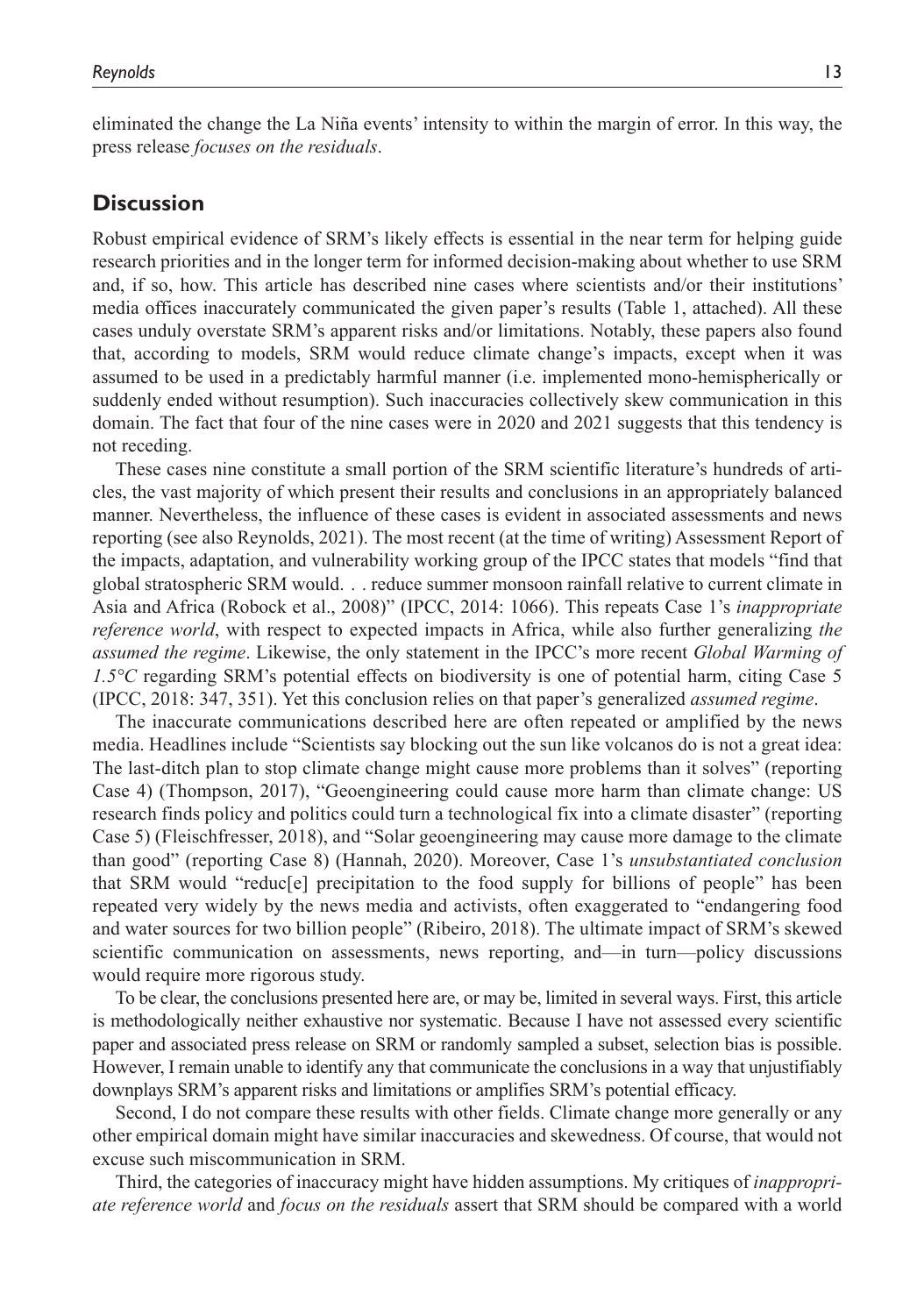|      | Table 1. Summary of the cases and their internal inaccuracies. |                         |               |                                                          |                                        |                               |
|------|----------------------------------------------------------------|-------------------------|---------------|----------------------------------------------------------|----------------------------------------|-------------------------------|
| Case | Topic                                                          | Source                  | Article or    | press release reference world residuals<br>Inappropriate | assumed regime<br>Focus on Generalized | Unsubstantiated<br>conclusion |
|      | Asian and African monsoons                                     | Robock et al. (2008)    | Article       |                                                          |                                        |                               |
|      | Tropical atmospheric circulation                               | Ferraro et al. (2014)   | Press release |                                                          |                                        |                               |
|      | Sea level rise                                                 | McCusker et al. (2015)  | Article       |                                                          |                                        |                               |
|      | Hemispheric SRM and tropical                                   | Jones et al. (2017)     | Press release |                                                          |                                        |                               |
|      | cyclone frequency                                              |                         |               |                                                          |                                        |                               |
|      | Biodiversity                                                   | Trisos et al. (2018)    | Press release |                                                          |                                        |                               |
|      | Extratropical storm tracks                                     | Gertler et al. (2020)   | <b>Both</b>   |                                                          |                                        |                               |
|      | Agriculture in India                                           | Singh et al. (2020)     | Press release |                                                          |                                        |                               |
|      | Stratocumulus cloud cover                                      | Schneider et al. (2020) | Both          |                                                          |                                        |                               |
|      | El Niño-Southern Oscillation                                   | Malik et al. (2020)     | Press release |                                                          |                                        | ×                             |
|      |                                                                |                         |               |                                                          |                                        |                               |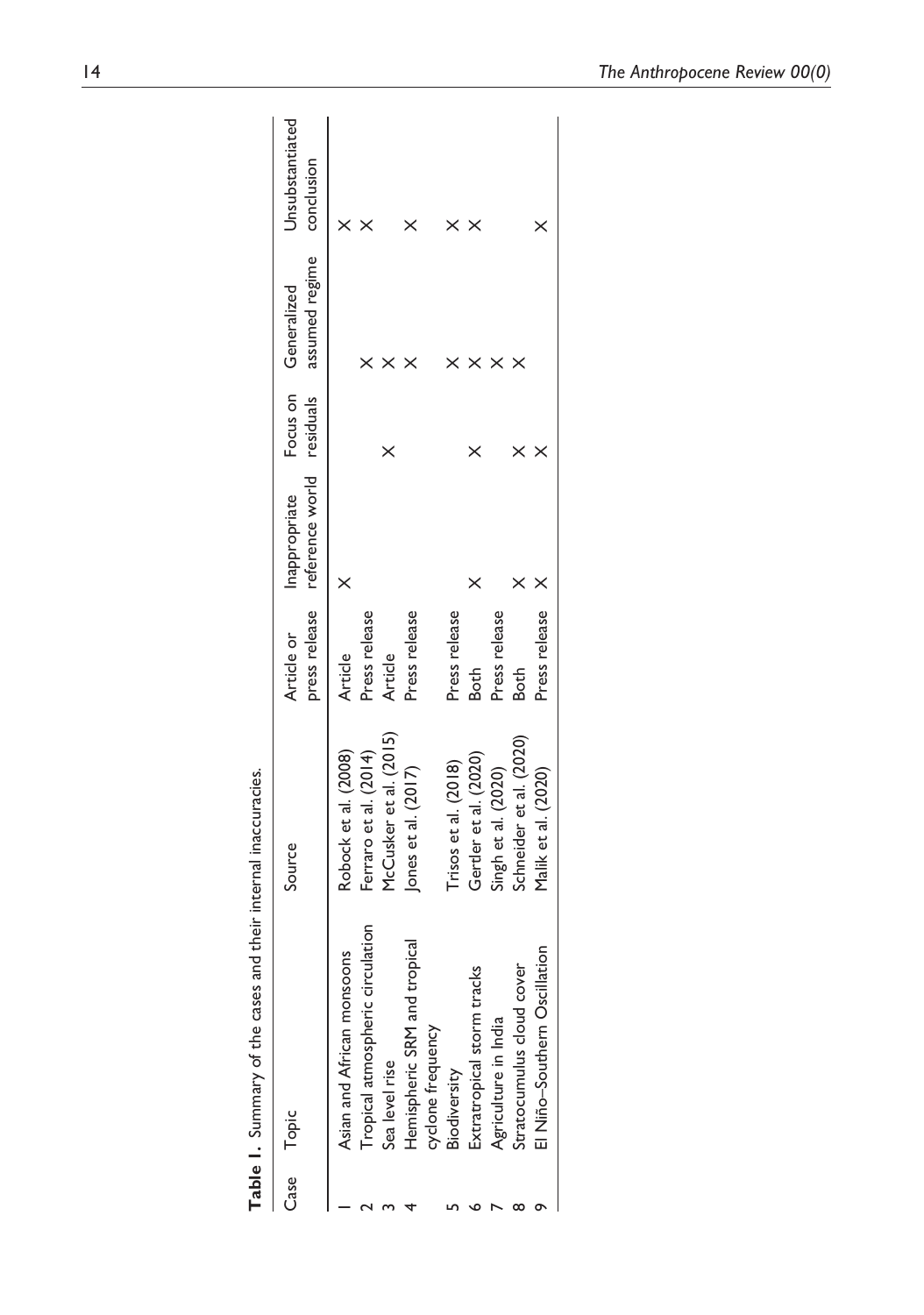of elevated GHG concentrations, not a preindustrial one. One could argue that this implicitly assumes that SRM's consideration and development would not undermine efforts to reduce GHG emissions; perhaps this would happen. Nevertheless, a world of elevated GHG concentrations remains a more appropriate baseline than a preindustrial one because SRM is being considered as a means to reduce the unwanted impacts of elevated GHG concentrations. The decision-making context may thus be a tradeoff between a world of elevated GHG concentrations and one with elevated GHG concentrations plus SRM. Likewise, one could argue that my critique of the generalized *assumed regime* implicitly assumes that SRM would be used in a nearly optimal, globally coordinated manner. However, the papers in question generalize assumed regimes that would be in multiple actors' interests and likely within their capabilities to prevent. If hemispheric SRM were occurring and dangerous, then any capable state would be motivated to counterbalance this in the other hemisphere. Sudden and sustained termination of SRM appears preventable through relatively simple policies and redundant equipment and knowledge (Parker and Irvine, 2018). Thus, the critique of a generalized *assumed regime* assumes merely the absence of such preventable regimes that are known to be harmful.

Fourth, the official press releases have more inaccuracies than the articles themselves (five cases of only the former, two of only the latter, and two of both). Yet at the very least, this does not mean that the inaccuracies and miscommunication do not exist. In fact, press releases can be interpreted as containing the messages that the authors wish to communicate most widely. Of course, the scientists might not have approved the press releases, even though doing so is the dominant practice.

Finally, a given study cannot be fully objective. At the same time, scientists and their associated communicators should interpret results and convey conclusions in an internally accurate, reasonably balanced manner. Doing so is admittedly relatively difficult in a contested, uncertain, and highly charged domain like that of SRM. In such a context, science cannot be pure, linear, and entirely value-free, and being an "honest broker" of alternative decisions is hard (Pielke, 2007). Despite the methodological and epistemological limitations, as well as the challenging environment, the skewed communication seems clear and has negative impacts on associated discourses.

This article asked: Which vision of SRM scientists is more accurate, "boosters" or self-reflexive? I believe that the latter is and that it even understates the situation. Not only do SRM scientists seem conscious of the risks, but some of them and their official public communicators inaccurately convey results in ways that individually unduly emphasize SRM's apparent risks and limitations and that collectively may skew communication. If so, then the latter would be bias, that is, systematic error.

If these conclusions are correct, why do some scientists inaccurately convey their results in consistently negative ways? Importantly, these behaviors can be conscious or not. I can further only speculate based on more than a decade of conversations with SRM and other climate change researchers. They (including papers' authors and peer reviewers) are weary veterans of battles with unscrupulous climate change deniers and worry that reporting positive evidence about SRM could lead to it being touted as a cheap alternative to cutting GHG emissions. Others are concerned about being publicly labeled as "SRM boosters" by the partisans who have resolved that it can only be harmful. By contrast, there are few (if any) pro-SRM ideologues. Instead, those who are most sanguine are reluctantly and self-reflexively so. Statements that report evidence of SRM's potential efficacy and limited risks are often exposed to sharp criticism, whereas those that exaggerate its risks and limitations may be less likely to be scrutinized. For scientists worried about potentially undermining the necessary yet persistently insufficient emissions reductions or about their reputations in a community that is suspicious of SRM, it is safer and easier just to emphasize the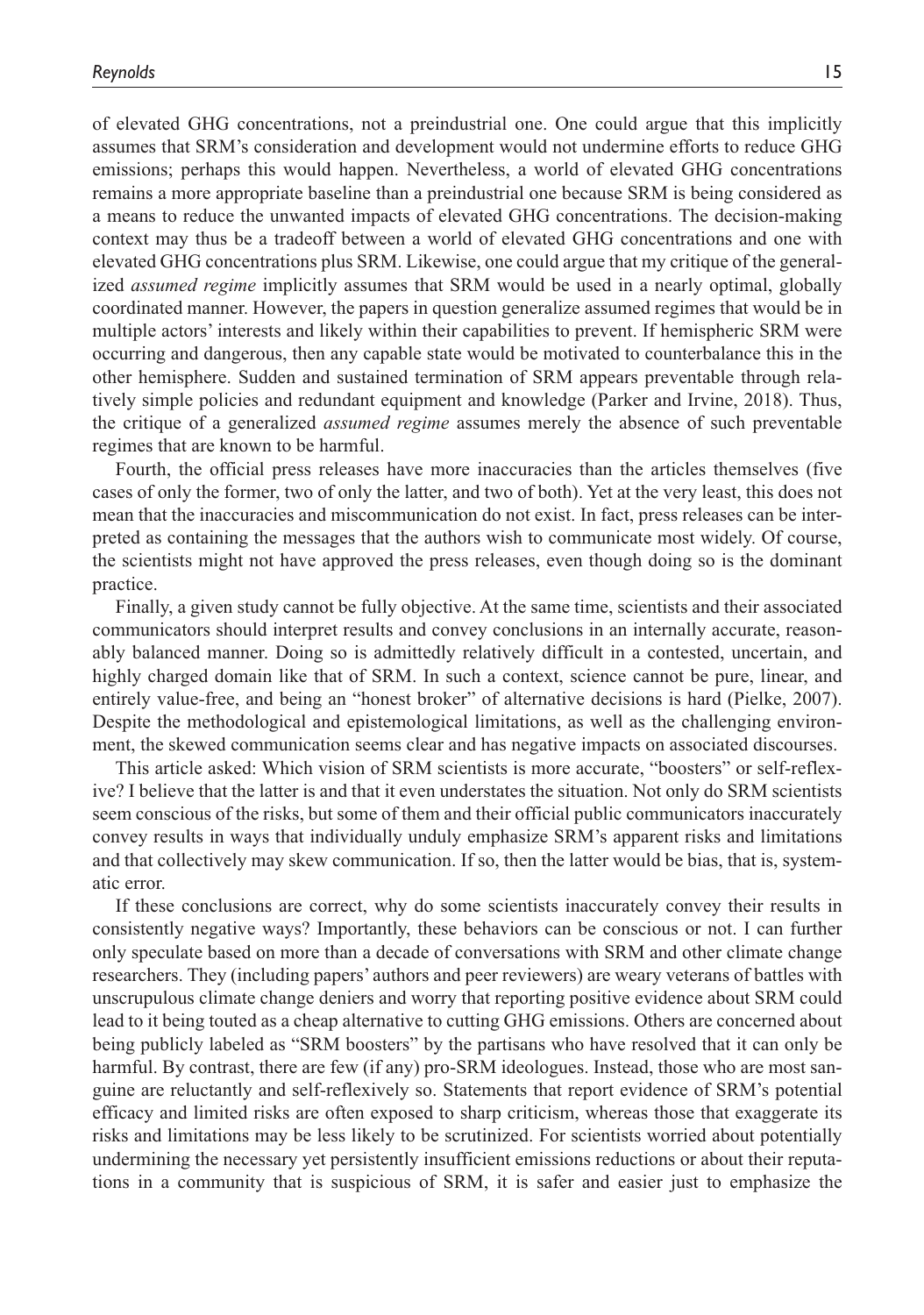negatives. Some scientists might go further, consciously opposing SRM and communicating their results in a way intended to further their policy preferences.

Meanwhile, universities' press offices desire media coverage, which in turn is increasingly driven by attention-grabbing headlines. In this regard, imagery of mad scientists potentially destroying the Earth work well. But why don't these press offices try to get attention through headlines that overpromise SRM as a "silver bullet" solution to climate change? One reason is that, to the extent that they only amplify papers' conclusions, there are few, if any, scientific articles that unduly present SRM as an ideal response to climate change. Furthermore, most media releases are approved by the scientists, who—as described above—believe, perhaps rightly so, that activist opponents and academic skeptics of SRM would quickly criticize any such statements.

What is to be done? First, each of the categories of internal inaccuracies implies a rule for communicating results. Use an appropriate reference world, attributing to SRM only those projected differences between future worlds with GHG concentrations that have been held constant between them. Likewise, attribute the changes to anthropogenic climatic anomalies to SRM and any residuals of them to elevated GHG concentrations. Although modeling requires assuming an SRM regime, explicitly and clearly communicate this and note, as appropriate, that other regimes are possible and may even further reduce risk. Make only substantiated conclusions.

Second, experts in science communication should further investigate inaccuracies, skewing, and potential biases in SRM research. Exhaustive and systematic reviews of scientific papers and their official press releases should begin by asking the questions examined in this article: Do they accurately convey results? Ideally, this would go further and investigate the extent to which papers and press releases accurately describe the potential of judiciously used SRM to reduce climate change in ways that GHG emissions reduction, carbon dioxide removal, and adaptation cannot. Such reviews could be supplemented with interviews and collections of scientists' opinion articles, quotations in the media, and social media.

Third, those who gather, interpret, summarize, and share primary literature—including other scientists, authors of prominent assessments such as those of the IPCC, and news reporters should be vigilant of inaccuracies, skewing, and potential biases. Although this requires additional effort, it is incumbent upon these secondary communicators to read and scrutinize the reported papers and press releases one layer deeper.

# **Conclusion**

SRM's limitations, risks, and potential misuses are highly important and should receive substantial attention. In fact, I have argued for a red team/blue team approach in which "specialized clusters of scientists should aim to demonstrate either solar geoengineering's effectiveness and safety or its ineffectiveness and risks" (Reynolds, 2019: 202). However, any "red team" should clearly and explicitly state its purposeful skepticism. Moreover, taking decision-making seriously necessitates balanced communication and rational consideration of all relevant expected and possible effects, positive and negative. I would be equally concerned if scientists and science communicators inaccurately conveyed results too positively. By way of analogy, suppose that a COVID-19 vaccine came with greater-than-typical limitations, risks, and potential for misuse. In such a situation, what should scientific articles and news releases emphasize? I suspect that most readers would hope for a fair depiction of the evidence for the vaccine's expected efficacy and negative aspects, known and potential. The same should be true of the responses to climate change. SRM scientists and their official communicators have an obligation to convey the results of research in an accurate and balanced manner.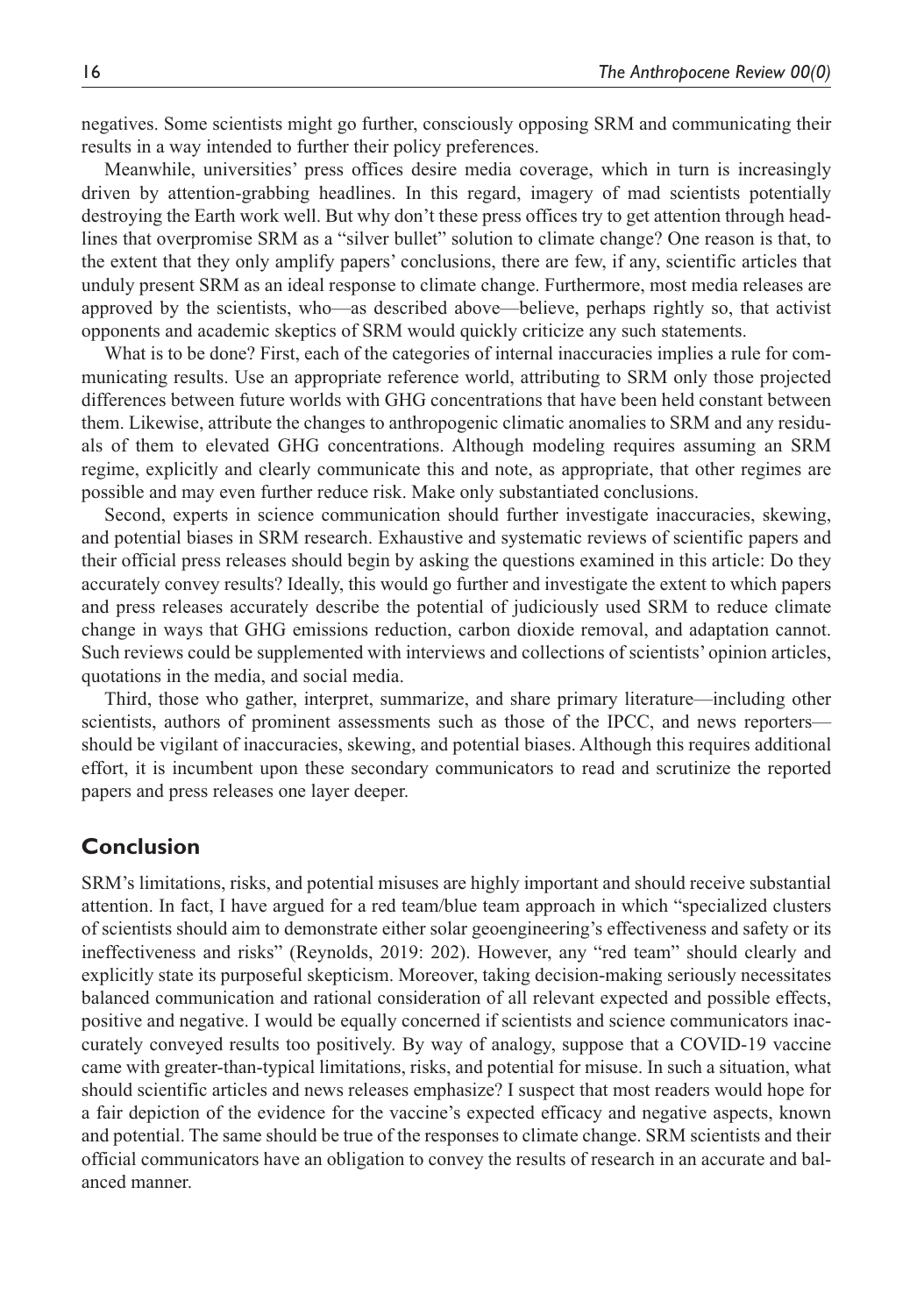#### **Acknowledgements**

I thank for their comments the anonymous reviewers and the editors of *The Anthropocene Review*, as well as Holly Buck, Zhen Dai, Adrian Hindes, Pete Irvine, Ben Kravitz, Daniel Melling, Andy Parker, Chris Roberts, Alan Robock, and Gernot Wagner.

## **Author contributions**

The author is the sole contributor.

#### **Declaration of interests**

The author declares no competing interests.

## **Funding**

The author disclosed receipt of the following financial support for the research, authorship, and/or publication of this article: The author's research fellowship is made possible through the kind support of the Open Philanthropy Project.

# **ORCID iD**

Jesse L Reynolds <https://orcid.org/0000-0002-0624-5741>

## **Notes**

- 1. "Judicious" here indicates a climatic intervention that would less than fully compensate for the increase in global mean temperature due to elevated atmospheric greenhouse gas concentrations and that would be reasonably well distributed across space and time.
- 2. "Science" and related terms here indicate the quantitative natural sciences.
- 3. "Inaccurate" is used here in the technical sense of a reported measurement not reflecting the true value.
- 4. Although the criteria for inaccurate communication in this article do not depend on subjective probabilities, it is worth noting that no one (to my knowledge) has asserted that fully mono-hemispheric SRM is a serious possibility. It appears to be in no state's interest to purposefully implement it such a manner, and another actor could compensate in the other hemisphere and would have the incentive to do so.

## **References**

- Anshelm J and Hansson A (2014) Battling Promethean dreams and Trojan horses: Revealing the critical discourses of geoengineering. *Energy Research & Social Science* 2: 135–144.
- Anshelm J and Hansson A (2016) Has the grand idea of geoengineering as Plan B run out of steam? *The Anthropocene Review* 3(1): 64–74.
- Baskin J (2019) *Geoengineering, the Anthropocene and the End of Nature*. Cham, Switzerland: Palgrave Macmillan.
- Bellamy R, Chilvers J, Vaughan NE et al. (2012) A review of climate geoengineering appraisals. *WIREs Climate Change* 3(6): 597–615.
- Caldeira K (2008) We should plan for the worst-case climate scenario. *Bulletin of the Atomic Scientists*. Available at: [https://thebulletin.org/roundtable\\_entry/we-should-plan-for-the-worst-case-climate-sce](https://thebulletin.org/roundtable_entry/we-should-plan-for-the-worst-case-climate-scenario/)[nario/](https://thebulletin.org/roundtable_entry/we-should-plan-for-the-worst-case-climate-scenario/) (accessed 18 October 2021).
- California Institute of Technology (2020) Study: Solar geoengineering may not be a long-term solution for climate change. Available at: [https://www.caltech.edu/about/news/study-solar-geoengineering-may](https://www.caltech.edu/about/news/study-solar-geoengineering-may-not-be-long-term-solution-climate-change)[not-be-long-term-solution-climate-change](https://www.caltech.edu/about/news/study-solar-geoengineering-may-not-be-long-term-solution-climate-change) (accessed 18 October 2021).
- Ferraro AJ, Highwood EJ and Charlton-Perez AJ (2014) Weakened tropical circulation and reduced precipitation in response to geoengineering. *Environmental Research Letters* 9(1): 014001.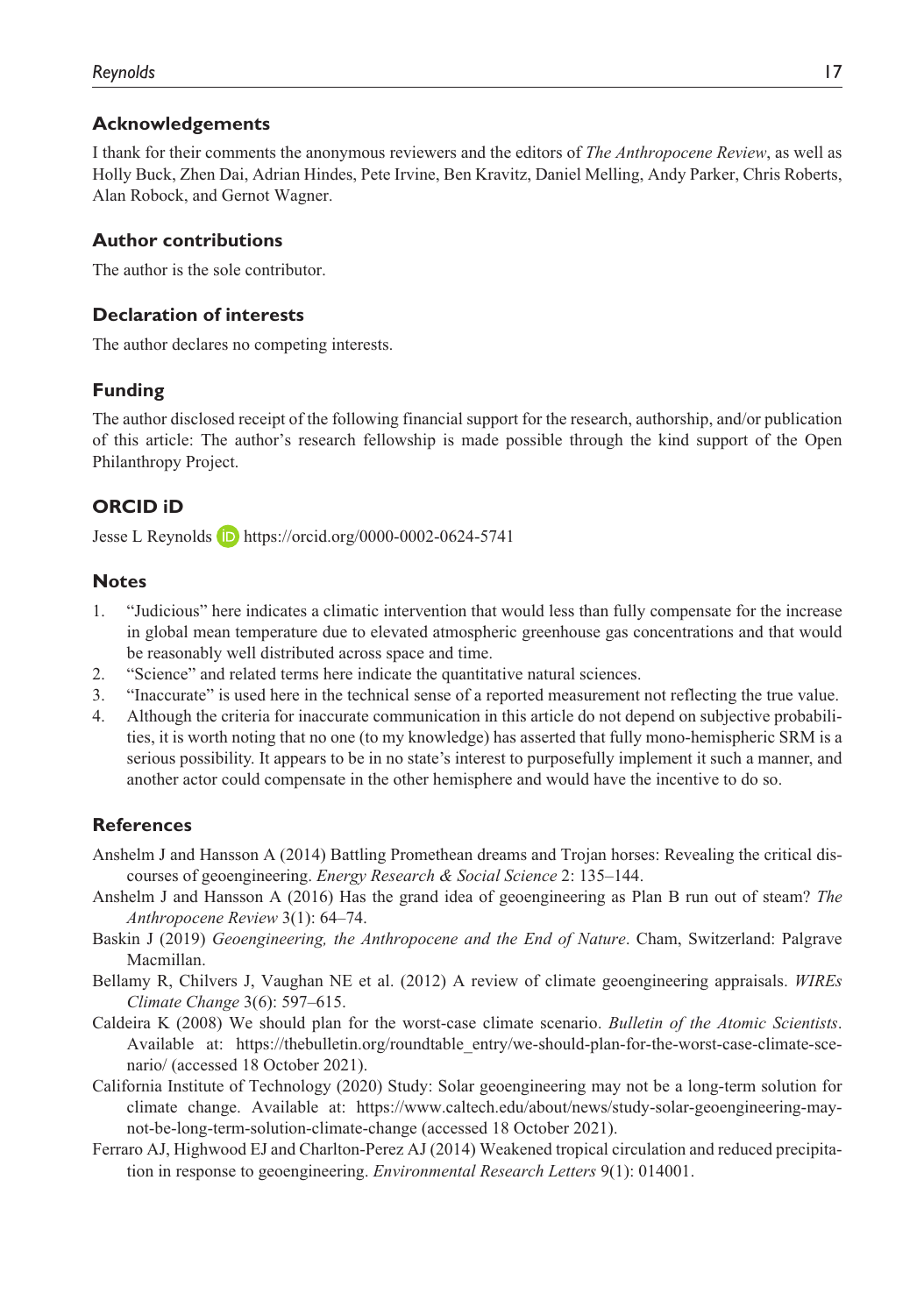- Flegal JA and Gupta A (2018) Evoking equity as a rationale for solar geoengineering research? Scrutinizing emerging expert visions of equity. *International Environmental Agreements Politics Law and Economics* 18(1): 45–61.
- Fleischfresser S (2018) Geoengineering could cause more harm than climate change. *Cosmos*. Available at: <https://cosmosmagazine.com/technology/geoengineering-could-cause-more-harm-than-climate-change/> (accessed 18 October 2021).
- Gertler CG, O'Gorman PA, Kravitz B et al. (2020) Weakening of the extratropical storm tracks in solar geoengineering scenarios. *Geophysical Research Letters* 47(11): e2020GL087348.
- Hamilton C (2015) The risks of climate engineering. *New York Times*, 12 February. Available at: [https://www.](https://www.nytimes.com/2015/02/12/opinion/the-risks-of-climate-engineering.html) [nytimes.com/2015/02/12/opinion/the-risks-of-climate-engineering.html](https://www.nytimes.com/2015/02/12/opinion/the-risks-of-climate-engineering.html) (accessed 18 October 2021).
- Hannah C (2020) Solar geoengineering may cause more damage to the climate than good. *The Science Times*. Available at: [https://www.sciencetimes.com/articles/28293/20201118/solar-geoengineering-cause](https://www.sciencetimes.com/articles/28293/20201118/solar-geoengineering-cause-more-damage-climate-good.htm)[more-damage-climate-good.htm](https://www.sciencetimes.com/articles/28293/20201118/solar-geoengineering-cause-more-damage-climate-good.htm) (accessed 18 October 2021).
- Harnisch S, Uther S and Boettcher M (2015) From 'Go Slow' to 'Gung Ho'? Climate engineering discourses in the UK, the US, and Germany. *Global Environmental Politics* 15(2): 57–78.
- Horton JB (2015) The emergency framing of solar geoengineering: Time for a different approach. *The Anthropocene Review* 2(2): 147–151.
- Huttunen S and Hildén M (2014) Framing the controversial: Geoengineering in academic literature. *Science Communication* 36(1): 3–29.
- Huttunen S, Skytén E and Hildén M (2015) Emerging policy perspectives on geoengineering: An international comparison. *The Anthropocene Review* 2(1): 14–32.
- Ibbott S (2021) Solar geoengineering not a 'sensible rescue plan', say scientists. *Imperial College London*. Available at: [https://www.imperial.ac.uk/news/213175/solar-geoengineering-sensible-rescue-plan-sci](https://www.imperial.ac.uk/news/213175/solar-geoengineering-sensible-rescue-plan-scientists/)[entists/](https://www.imperial.ac.uk/news/213175/solar-geoengineering-sensible-rescue-plan-scientists/) (accessed 18 October 2021).
- IPCC (2014) Climate Change 2014: Impacts, Adaptation, and Vulnerability. *Contribution of Working Group II to the fifth Assessment Report of the Intergovernmental Panel on Climate Change* (eds CB Field, VR Barros, KJ Mach, et al.). Cambridge, UK and New York, NY: Cambridge University Press.
- IPCC (2018) Global warming of 1.5°C. *Intergovernmental Panel on Climate Change*. Available at: [https://](https://www.ipcc.ch/sr15/) [www.ipcc.ch/sr15/](https://www.ipcc.ch/sr15/) (accessed 18 October 2021).
- IPCC (2021) Climate Change 2021: The Physical Science Basis. In: *Contribution of Working Group I to the Sixth Assessment Report of the Intergovernmental Panel on Climate Change*. Cambridge, UK: Cambridge University Press. Available at: <https://www.ipcc.ch/report/ar6/wg1/>(accessed 18 October 2021).
- Jones AC, Haywood JM, Dunstone N et al. (2017) Impacts of hemispheric solar geoengineering on tropical cyclone frequency. *Nature Communications* 8: 1382.
- Malik A, Nowack PJ, Haigh JD et al. (2020) Tropical pacific climate variability under solar geoengineering: Impacts on ENSO extremes. *Atmospheric Chemistry and Physics* 20(23): 15461–15485.
- Massachusetts Institute of Technology (2020) Reflecting sunlight to cool the planet will cause other global changes. Available at: <https://www.sciencedaily.com/releases/2020/06/200602151315.htm> (accessed 18 October 2021).
- Matthews HD and Caldeira K (2007) Transient climate–carbon simulations of planetary geoengineering. *Proceedings of the National Academy of Sciences of the United States of America* 104(24): 9949–9954.
- Matzner N and Barben D (2020) Climate engineering as a communication challenge: Contested notions of responsibility across expert arenas of science and policy. *Science Communication* 42(1): 61–89.
- McCusker KE, Battisti DS and Bitz CM (2015) Inability of stratospheric sulfate aerosol injections to preserve the West Antarctic Ice Sheet. *Geophysical Research Letters* 42(12): 4989–4997.
- McLaren DP (2018) Whose climate and whose ethics? Conceptions of justice in solar geoengineering modelling. *Energy Research & Social Science* 44: 209–221.
- National Academies of Sciences, Engineering, and Medicine (2021) *Reflecting Sunlight: Recommendations for Solar Geoengineering Research and Research Governance*. Washington, DC: National Academies Press.
- Nelson JP, Kaplan L and Tomblin D (2021) Assessing solar geoengineering research funders: Insights from two US public deliberations. *The Anthropocene Review* 8(1): 37–55.